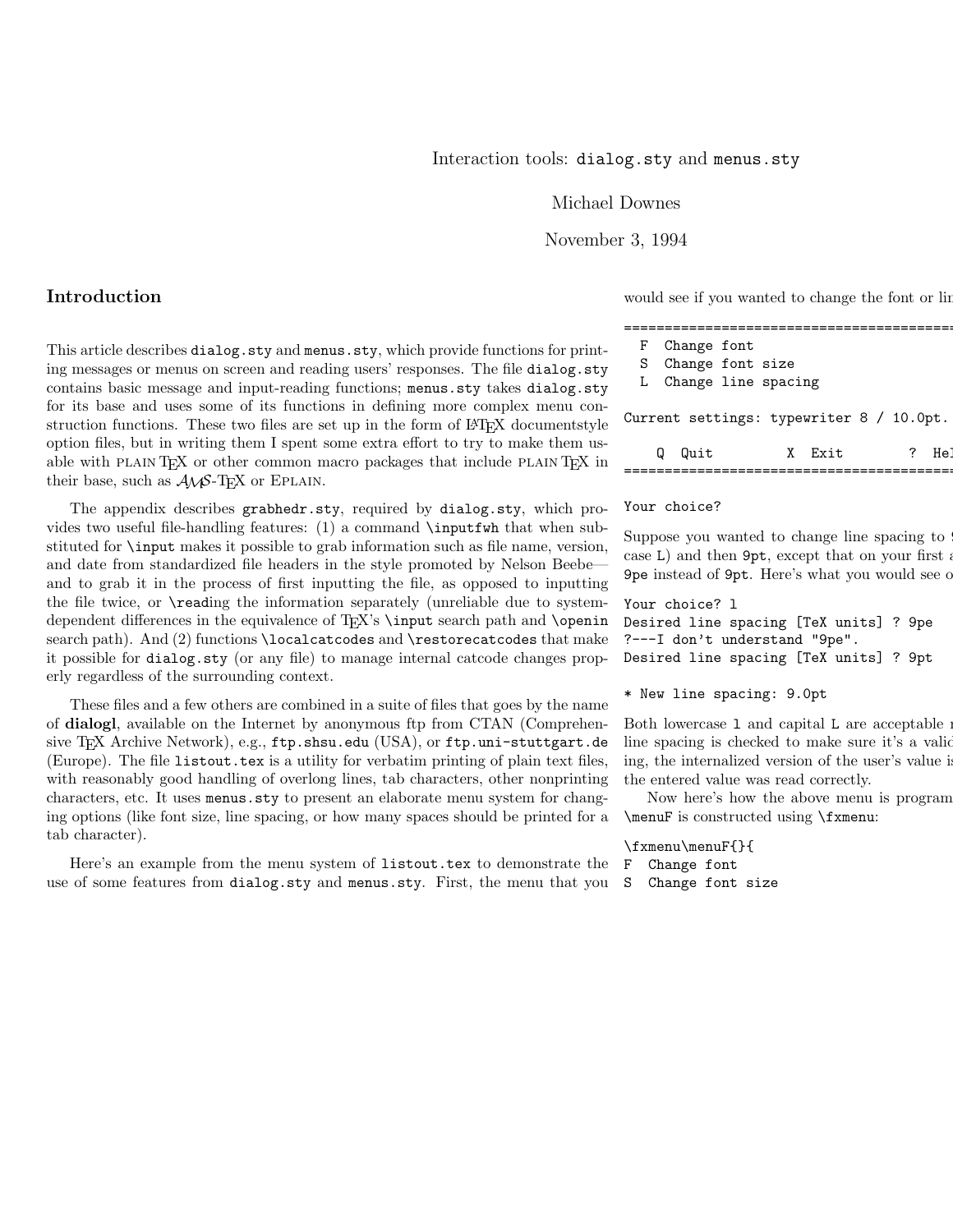```
L Change line spacing
}{
Current settings: &\mainfont &\mainfontsize / %
&\the&\normalbaselineskip.
}
%
\def\moptionF{\lettermenu F}
```
In the definition of \moptionF, \lettermenu is a high-level function from menus.sty that prints \menuF on screen (given the argument F), reads a line of input from the user, extracts the first character and forces it to uppercase, then branches to the next menu as determined by that character. The response of l causes a branch to the function \moptionFL:

```
\def\moptionFL{%
  \promptmesj{%
   Desired line spacing [TeX units] ? }%
  \readline{Q}\reply
```
If Q, X, or ? was entered, the test \xoptiontest will return 'true'; then we should skip the dimension checking and go directly to \optionexec, which knows what to do with those responses:

```
\if\xoptiontest\reply
\else
```
Otherwise we check the given dimension to make sure it's usable. If so, echo the new value as confirmation.

```
\checkdimen\reply\dimen@
\ifdim\dimen@>\z@
  \normalbaselineskip\dimen@\relax
  \normalbaselines
 \confirm{New line spacing:
    \the\normalbaselineskip}%
 \def\reply{Q}%
\fi
```
If  $\reply$  was changed to Q during the above step,  $\optionexec$  will pop back up to the previous menu level (normal continuation); otherwise \reply retains its prior definition—e.g., 9pe—to which \optionexec will simply say "I don't understand that" and repeat the current prompt.

```
\eta\optionexec\reply
}
```
For maximum portability, listout.tex uses denominator ordinary printable ASCII characters menus can be obtained at a cost of forgoing sys using emT<sub>E</sub>X's  $\prime$ o option to output the box-draw DOS character set.

# Notation

Double-hat notation such as  $\sim J$  is used herein  $T_{E}Xbook$ , although occasionally the alternate form  $T_{E}Xbook$ , emphasis is away from the character's tokenized breviations from grabhedr.sty are used frequently  $\exp\{t\$ , and  $\nx@ = \noexpand$ . Standard above planets from planets from planets from planets from planets from planets from planets from planets from planets from planets from planets from planets from planets from planets from such as  $\zeta \geq 0$  or  $\text{obs@}$  are used without special

## Part 1

Basic dialog functions: dialog.sty

# 1.1 History

This file, dialog.sty, was born out of a utility c my personal use. The purpose of listout.tex text files—electronic mail, program source files in and, foremost, TEX macro files and log files. A gramming practice is to print out a macro file or ing corrections along the way, then use the mark file. (For one thing, this allows me to analyze the bus to work, or sitting out in the back yard put I normally desired was two 'pages' per sheet landscape, in order to conserve paper.

Once created, listout.tex quickly became plain text files, not to mention an indispensable turn on \tracingmacros and \tracing command file so that I can see several hundred lines of the or three pages on my desk with  $100+$  lines per things out, label other things, draw arrows, and

I soon added a filename prompting loop to m files in a single run. In the process of perfecting over two or three years—and adding the ability number of columns at run time, eventually  $I$  w code that it became clear this code should be n own module. The result was dialog.sty.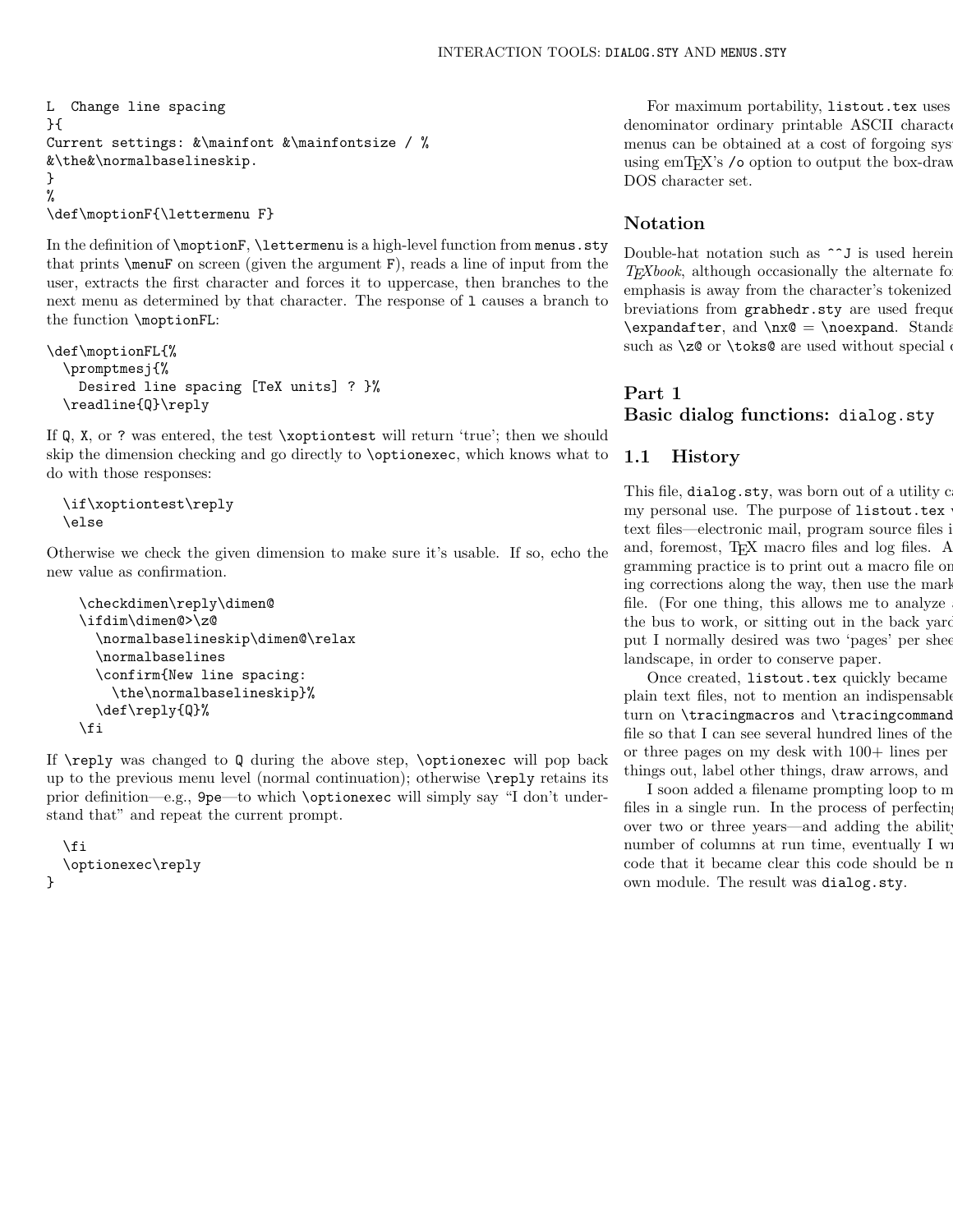Before getting into the macro definitions and technical commentary, here are descriptions from the user's perspective of the functions defined in this file.

# 1.2 Message-sending functions

## $\backslash$ mesj{ $\langle text \rangle$ }

Sends the message verbatim: category 12 for all special characters except braces, tab characters, and carriage returns:

 $\{ \}$  ^^I ^^M

Naturally, the catcode changes are effective only if \mesj is used directly, not inside a macro argument or definition replacement text.

Multiple spaces in the argument of \mesj print as multiple spaces on screen. A tab character produces always eight spaces; 'smart' handling of tabs is more complicated than I would care to attempt.

Line breaks in the argument of  $\mathcal{L}$  will produce line breaks on screen. That is, you don't need to enter a special sequence such as  $\sim$  J% to get line breaks. See the technical commentary for \mesjsetup for details. Even though curly braces are left with their normal catcodes, they can be printed in a message without any problem, if they occur in balanced pairs. If not, the message should be sent using \xmesj instead of \mesj.

Because of its careful handling of the message text, \mesj is extremely easy to use. The only thing you have to worry about is having properly matched braces. Beyond that, you simply type everything exactly as you want it to appear on screen.

## $\setminus$ xmesj{ $\langle text \rangle$ }

This is like \mesj but expands embedded control sequences instead of printing them verbatim. All special characters have category 12 except backslash, percent, braces, tab, return, and ampersand:

## \ % { } ^^I ^^M &

The first four have normal T<sub>E</sub>X catcodes to make it possible to use most normal T<sub>E</sub>X commands, and comments, in the message text. ^^I and ^^M are catcode 13 and behave as described for  $\mesj$ . The & is a special convenience, an abbreviation for \noexpand, to use for controlling expansion inside the message text.

Doubled backslash \\ in the argument will produce a single category 12 backslash character—thus, \\xxx can be used instead of \string\xxx or \noexpand\xxx (notice that this works even for outer things like  $\begin{bmatrix} \begin{array}{c} \Delta \end{array} \right)$ . Similarly  $\%$ ,  $\{\}$ , \} and \& produce the corresponding single characters.

Category 12 space means that you cannot write something like

#### \ifvmode h\else v\fi rule

in the argument of  $\times$  space is without getting a space and  $\times$  $\setminus$ fi.<sup>1</sup> Since occasionally this may be troublesome, ment of  $\times$ is is to be a 'control word terminator' then  $\to \text{vso}$ . xyz produces abcxyz on screen (as produce  $abc$  xyz). Thus the above conditional  $\alpha$ 

#### \ifvmode\.h\else\.v\fi\.rule

Even though the catcode changes done by  $\x$ mes used inside an argument or definition replacement sionally to use  $\x$  mesj in those contexts, in order setup. For instance, if you need to embed a mess side a definition, you can write

```
\def\foo{...
 \xmesj{... this is a percent
   sign: \% (sans backslash) ...}
...}
```
To further support such uses of  $\rm xmesi$ , the form  $\times$  j setup: the backslash-space control symbol  $\Omega$  and  $\Upsilon$  are defined to produce a \newlinequality duce a category-12 tilde.

Among other things, this setup makes it easi spaces in an embedded message. For example, in sage will have a line break on screen for each back third line will be indented four spaces.

```
\def\bar{...
 \xmesj{First line\
   Second line\
   \ \ \ \ Indented line\
   Last line}%
...}
```
The alternative of defining a separate message and calling  $\bar{oo}$  inside of  $\bar{to}$  mould allow lines and the multiple spaces, but would be slightly more expensive in string pool. and hash table usage.

```
\verb|\promptmesj{{<}test>}\text{premptxmesj}\{\langle text \rangle\}
```
These are like  $\mesj$ ,  $\rm assj$  but use  $\rm assage$ internally, thus if the following operation is a  $\mathcal{L}$ 

<sup>1</sup>Well, actually, you could replace each space by  $\frac{\gamma}{2}$ (*newline*) to get rid of it. But that makes the message text harder to read for the programmer.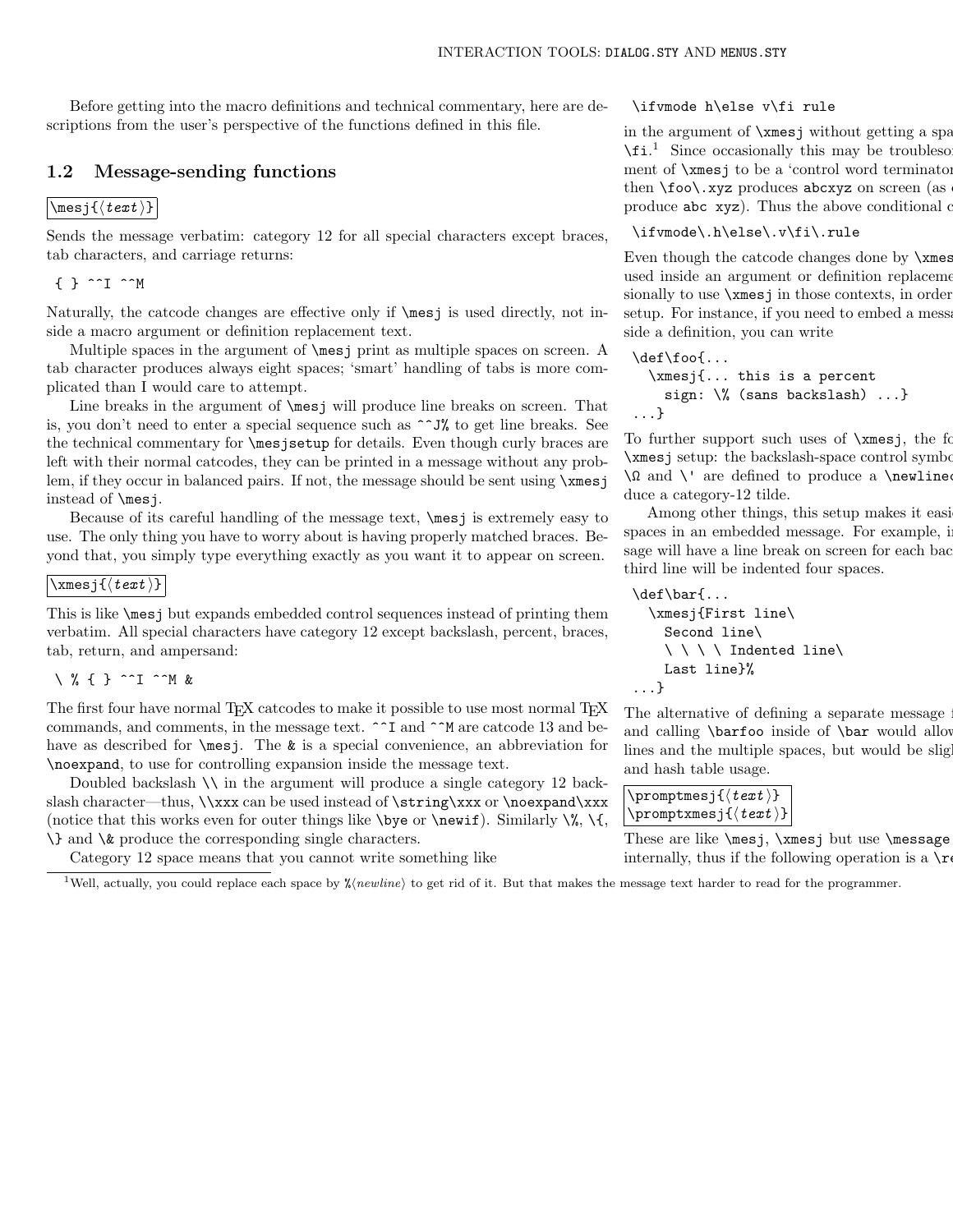screen at the end of the last line, as may be desired when prompting for a short reply, rather than at the beginning of the next line. The character ! is preempted internally for newlinechar, for these two functions only, which means that it cannot be actually printed in the message text. Use of a visible character such as !, rather than the normal **\newlinechar** ^^J, is necessary for robustness because of the fact that the \message primitive was unable to use an 'invisible' character (outside the range  $32-126$ ) for newlines up until T<sub>EX</sub> version 3.1415, which some users do not yet have (at the time of this writing—July 1994).

```
\setminusstoremesj\setminusfoo\setminus \{ \text{text } \}\setminusstorexmesj\setminusfoo\setminus \{ \textit{text } \}
```
These functions are similar to \mesj, \xmesj but store the given text in the control sequence \foo instead of immediately sending the message. Standard T<sub>E</sub>X parameter syntax can be used to make \foo a function with arguments, e.g. after

\storemesj\foo#1{...#1...}

then you can later write

```
\message{\foo{\the\hsize}}
```
and get the current value of \hsize into the middle of the message text. Consequently also in the x-version \storexmesj a category-12 # character can be obtained with  $\forall$ #.

\fmesj\foobar#1#2...{...#1...#2...}

Defines \foobar as a function that will take the given arguments, sow them into the message text  $\{\ldots\}$ , and send the message. In the message text all special characters are category 12 except for braces, #, tab, and carriage return.

If an unmatched brace or a # must be printed in the message text \fxmesj must be used instead. (## could be used to insert a single category-6 # token into the message text, and T<sub>EX</sub> would print it without an error, but both  $\{\text{message}$  and  $\text{Write}$ would print it as two  $\#$  characters, even though it's only a single token internally.)

\fxmesj\foobar#1#2...{...#1...#2...}

Combination of \xmesj and \fmesj. Defines \foobar like \fmesj, but with full expansion of the replacement text and with normal category codes for backslash, percent, braces, and hash #. The control symbols  $\setminus \mathcal{C} \setminus \setminus \mathcal{C}$  and  $\setminus$  can be used as in  $\times$  is, with also  $\#$  for printing a # character of category 12.

## 1.3 Reading functions

#### $\setminus \text{default}$  ) answer

This reads a line of input from the user into the can be anything chosen by the programmer, no all special characters are deactivated, so that  $\rm th$ the user happens to enter something like  $\neq$ the operating system, certain characters—e.g.,  $\alpha$ D, CONTROL-H—might have special effects instead ment text of  $\langle$ answer, regardless of the catcod vious example, under most operating systems, t Backward-Delete key) will delete the previous cha stead of entering an ASCII character 8 into \answer.

There is one significant exception from the \readline: spaces and tabs retain their normal spaces in an answer will be reduced to a single space-delimited arguments will work when appli any likely scenario where category 12 for spaces code of  $\hat{\ }$  M is set to 9 (ignore) so that an empty pressed the carriage return/enter key—will result swer is empty, the given default string will be s be empty.

## $\setminus \{default\}$  answer

Like  $\text{real}$  ine but the answer is read as executable to usual catcodes of usual catcodes of usual catcodes of usual catcodes of usual catcodes of usual catcodes of usual catcodes of usual catcodes of usual catcodes of us the T<sub>EX</sub> special characters remain in effect while mon outer things ( $\begin{cases} +, \text{newif}, \r L, \text{am} \end{cases}$ the **\read** is done, but the user can still cause outer control sequence or unbalanced braces. I only tion, if the tokens are to remain executable, sho the answer using **\readline**, writing it to a file,

 $\backslash$ readchar $\{\langle\mathit{default}\rangle\} \setminus$ answer

This is like  $\text{readline}$  but it reduces the answer  $\text{time}$ ther a single character or empty.

 $\text{\texttt{default}}$  answer

This is like  $\text{readchar}$  and also uppercases the answer.

#### \changecase\uppercase\answer

The function  $\lambda$ changecase redefines its second argument, which must be a material must be a material must be a material must be a material must be a material must be a material must be a material must be a material must to contain the same text as before, but upperca first argument. Thus  $\readChar{Q}\answer$  is  $e$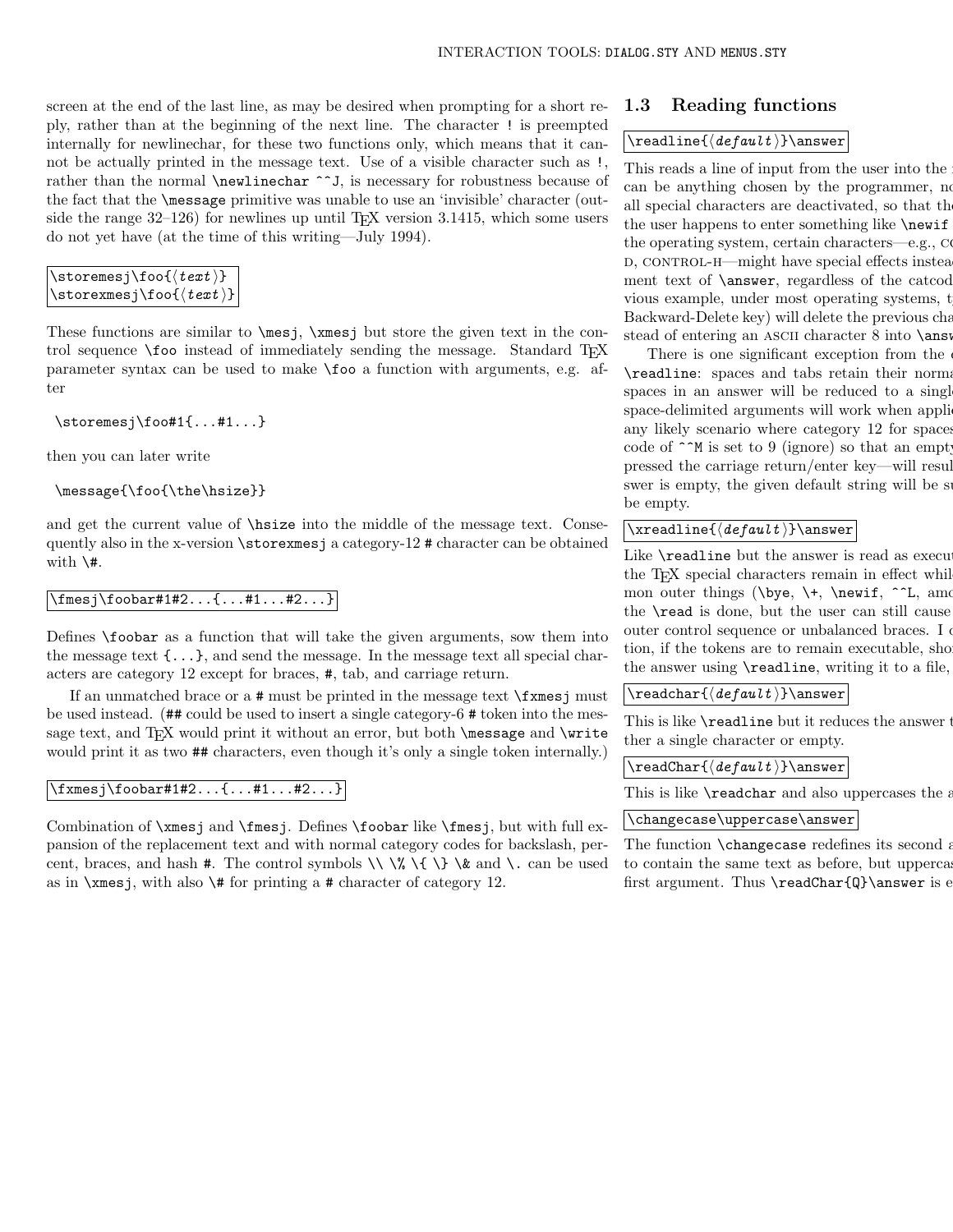# \readchar{q}\answer \changecase\uppercase\answer

It might sometimes be desirable to force lower case before using a file name given by the user, for example.

# 1.4 Checking functions

### \checkinteger\reply\tempcount

To read in and check an answer that is supposed to be an integer, use \readline\reply and then apply \checkinteger to the \reply, supplying a count register, not necessarily named \tempcount, wherein \checkinteger will leave the validated integer. If \reply does not contain a valid integer the returned value will be -\maxdimen.

At the present time only decimal digits are handled; some valid TEX numbers such as "AB, '\©, \number\prevgraf, or a count register name, will not be recognized by \checkinteger. There seems to be no bulletproof way to allow these possibilities.

Tests that hide \checkinteger under the hood, such as a \nonnegativeinteger test, are not provided because as often as not the number being prompted for will have to be tested to see if it falls inside a more specific range, such as  $0-255$  for an 8bit number or 1–31 for a date, and it seems common sense to omit overhead if it would usually be redundant. It's easy enough to define such a test for yourself, if you want one.

## \checkdimen\reply\tempdim

Analog of \checkinteger for dimension values. If \reply does not contain a valid dimension the value returned in \tempdim will be -\maxdimen.

Only explicit dimensions with decimal digits, optional decimal point and more decimal digits, followed by explicit units pt cm in or whatever are checked for; some valid T<sub>EX</sub> dimensions such as \parindent, .3\baselineskip, or \fontdimen5\font will not be recognized by \checkdimen.

## What good is all this?

What good is all this stuff, practically speaking?—you may ask. Well, a typical application might be something like: At the beginning of a document, prompt interactively to find out if the user wants to print on A4 or US letter-size paper, or change the top or left margin. Such a query could be done like this:

\promptxmesj{

```
Do you want to print on A4 or US letter
Enter u or U for US letter, anything ela
\readChar{A}\reply % default = A4
\if U\reply \textheight=11in \textwidth=
\else \textheight=297mm \textwidth=210mm
% Subtract space for 1-inch margins
\addtolength{\textheight}{-2in}
\addtolength{\textwidth}{-2in}
```
#### \promptxmesj{

```
Left margin setting? [Return = keep cur:
\the\oddsidemargin]: }
\readline{\the\oddsidemargin}\reply
\checkdimen\reply{\dimen0}
\ifdim\dimen0>-\maxdimen
  \setlength\oddsidemargin{\dimen0}%
  \xmesj{OK, using new left margin of %
\the\oddsidemargin.}
\else
  \xmesj{Sorry, I don't understand %
that reply: '\reply'.\
Using default value: \the\oddsidemargin.}
```

```
\fi
```
Although LATEX's \typeout and \typein functions they are rather more awkward, and checking the quite difficult.

# 1.5 Implementation

```
Standard package identification:
% <*2e\NeedsTeXFormat{LaTeX2e}
\ProvidesPackage{dialog}[1994/11/08 v0.9
\frac{\%}{\ } \frac{\%}{\ } \frac{\%}{\%}
```
## 1.6 Preliminaries

%<\*2e> \RequirePackage{grabhedr}  $\frac{\%}{\%}$  </2e>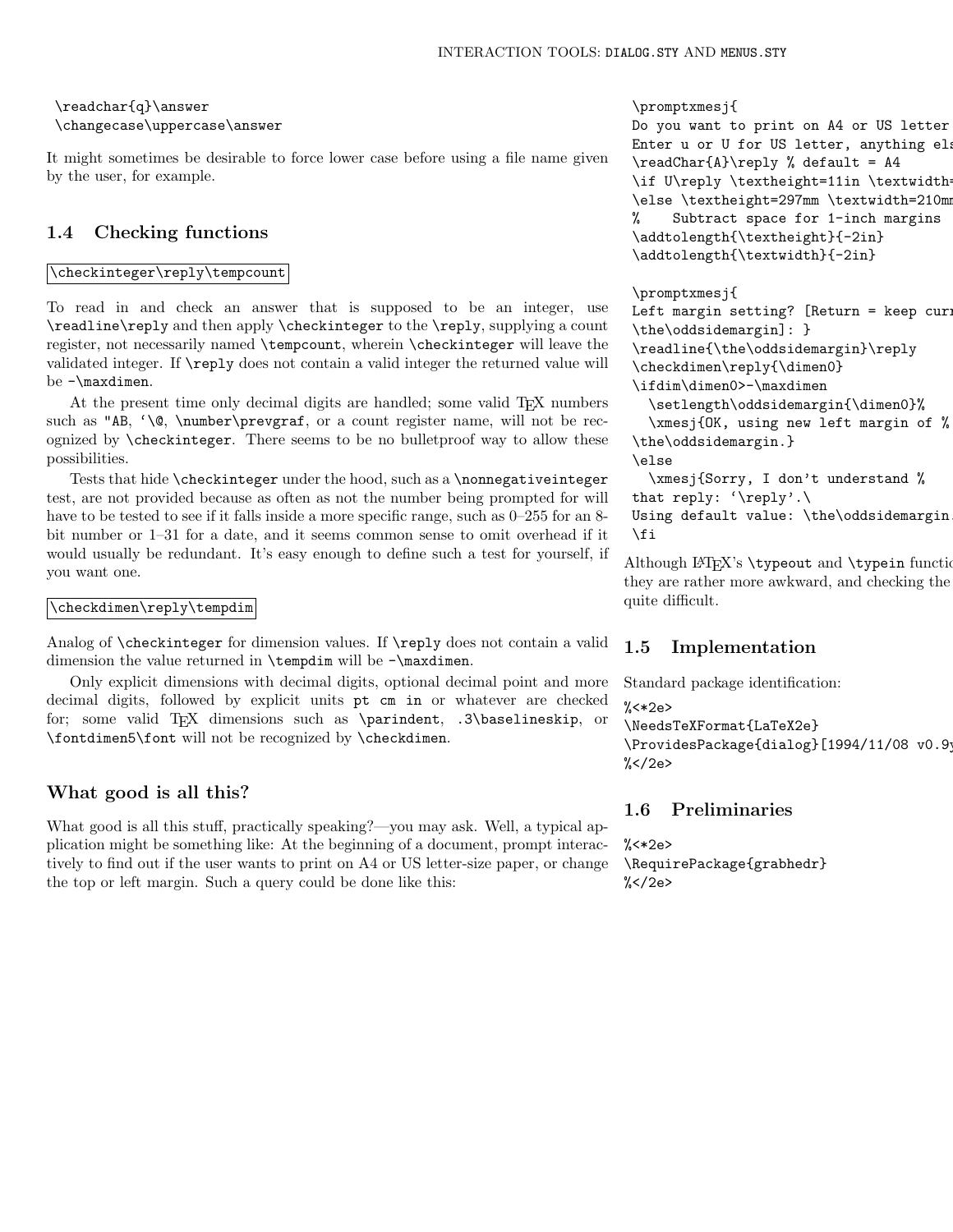If grabhedr.sty is not already loaded, load it now. The \trap.input function is explained in grabhedr.doc. %<\*209>

\csname trap.input\endcsname \input grabhedr.sty \relax \fileversiondate{dialog.sty}{0.9y}{1994/11/08}%  $\frac{2}{5}$  </209>

The functions \localcatcodes and \restorecatcodes are defined in grabhedr.sty. We use them to save and restore catcodes of any special characters needed in this file whose current catcodes might not be what we want them to be. Saving and restoring catcode of at-sign @ makes this file work equally well as a LATEX documentstyle option or as a simple input file in other contexts. The double quote character " might be active for German and other languages. Saving and restoring tilde  $\tilde{\phantom{a}}$ , hash #, caret  $\hat{\phantom{a}}$ , and left quote ' catcodes is normally redundant but reduces the number of assumptions we must rely on. (The following catcodes are assumed:  $\setminus 0$ ,  $\set{1}$ ,  $\geq$ ,  $\%$  14,  $a-z$  A–Z 11, 0–9. - 12. Also note that \endlinechar is assumed to have a non-null value.)

%% The line break is significant here: \localcatcodes{\@{11}\ {10}\  $\{5\}\$  {13}\" $\{12\}\$  # $\{6\}\$  {7}\' $\{12\}$ }

# 1.7 Definitions

For deactivating characters with special catcodes during \readline we use, instead of \dospecials, a more bulletproof (albeit slower) combination of \otherchars, \controlchars, and \highchars that covers all characters in the range 0–255 except letters and digits. Handling the characters above 127 triples the overhead done for each read operation or message definition but seems mandatory for maximum robustness.<sup>2</sup>

\otherchars includes the thirty-three nonalphanumeric visible characters (counting space as visible). It is intended as an executable list like \dospecials but, as an exercise in memory conservation, it is constructed without the \dos. For the usual application of changing catcodes, the list can still be executed nicely as shown below. Also, if we arrange to make sure that each character token gets category 12, it's not necessary to use control symbols such as  $\%$  in place of those few special characters that would otherwise be difficult to place inside of a definition. This avoids a problem that would otherwise arise if we included \+ in the list and tried to process the list with a typical definition of  $\phi$ :  $\rightarrow$  is 'outer' in plain TEX and would cause an error message when \do attempted to read it as an argument. (As a matter of fact the catcode changes below show a different way around that problem, but a list of category-12 character tokens is a fun thing to have around

anyway.)

#### \begingroup

First we start a group to localize  $\text{catcode}$  cha catcodes to 12 except for backslash, open brace, dled by judicious application of  $\text{c}$  and  $\text{d}$ defining  $\delta$  in a slightly backward way, so that don't need to worry about the presence of  $\$  + i tice the absence of  $\setminus$  from the list of control symbols; it was also to the use of  $\setminus$  from the list of control symbols; it was also to the use of  $\setminus$  from the list of control symbols; it was also to the use of  $\set$ 12 in the  $\Lambda$  declaration at the beginning of the this field. would be troublesome to make the definition of  $\ddot$ bilities that ' might have catcode 0, 5, 9, or 14).

#### \def\do{12 \catcode'}

\catcode'\~\do\!\do\@\do\#\do\\$\do\^\do\ \do\\*\do\(\do\)\do\-\do\\_\do\=\do\[\do\] \do\;\do\:\do\'\do\"\do\<\do\>\do\,\do\. \do\/\do\?\do\|12\relax

To handle backslash and braces, we define  $\setminus \setminus$ , sponding category-12 character tokens. Setting  $\text{string}$  will omit the leading backslash that it plied to a control sequence.

# \escapechar -1 \edef\\{\string\\}

\edef\{{\string\{}\edef\}{\string\}}

Space and percent are done last. Then, with alr category 12, it's rather easy to define **\otherchars** 

 $\catcode' \ = 12\catcode' \$ =12 \xdef\otherchars  $\{$  !"#\$%&'()\*+,-./:;<=>?[\\]^\_'\{|\}~} \endgroup %

\controlchars is another list for the control characters as construction of this list is similar to the construction turn off **\endlinechar** because the catcode of  $\sim$ inside the  $\qquad$ gdef is not a problem (as it might l ness of  $\sim$ L) because the catcode is changed from

\begingroup  $\end{Big}$  = -1 \def\do{12 \catcode'} \catcode'\^^@\do\^^A\do\^^B\do\^^C

<sup>2</sup>If you are using dialog.sty functions on a slow computer, you might want to try setting \highchars = empty to see if that helps the speed.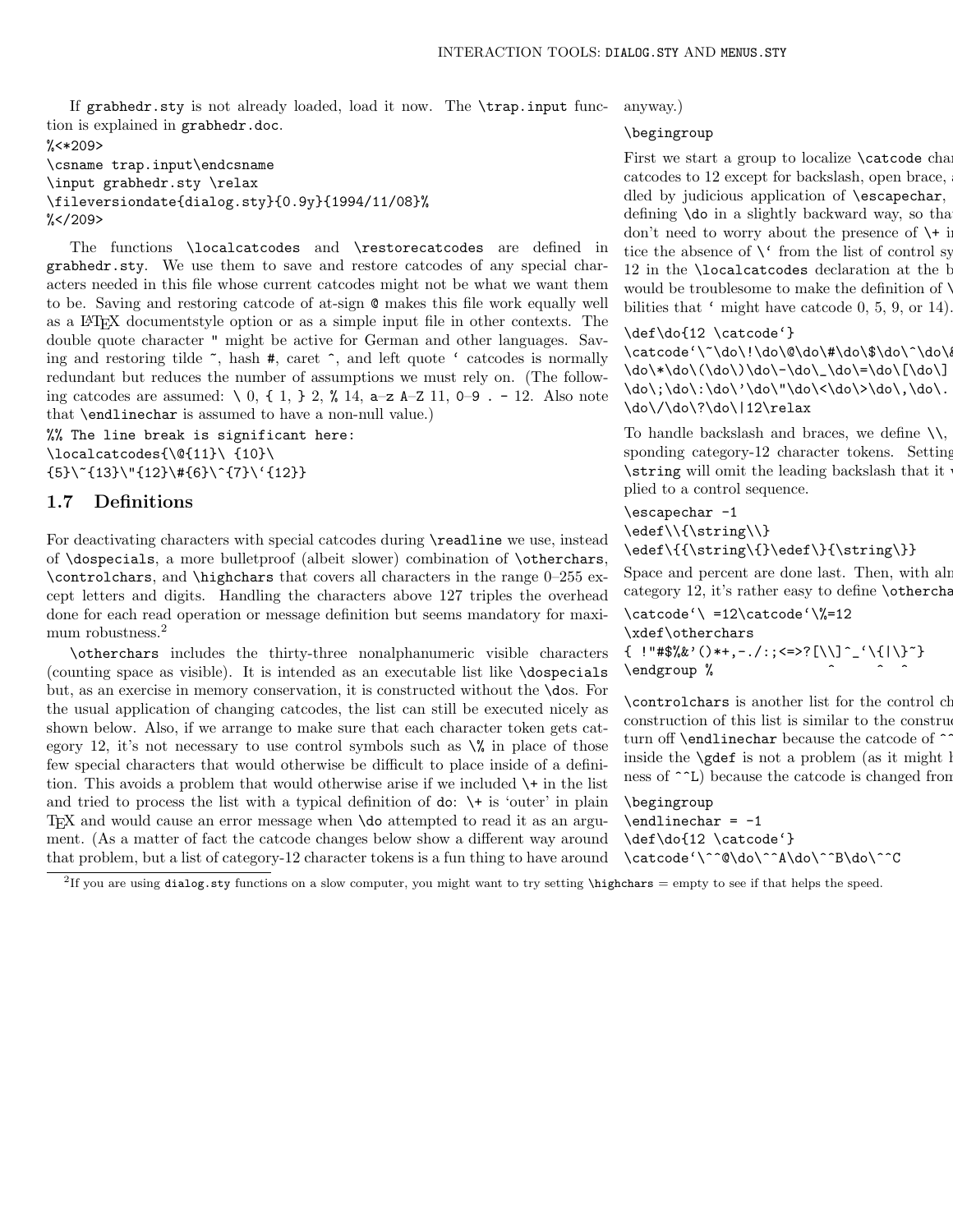```
\do\^^D\do\^^E\do\^^F\do\^^G\do\^^H\do\^^I
\do\^^J\do\^^K\do\^^L\do\^^M\do\^^N\do\^^O
\do\^^P\do\^^Q\do\^^R\do\^^S\do\^^T\do\^^U
\do\^^V\do\^^W\do\^^X\do\^^Y\do\^^Z\do\^^[
\do\^^\\do\^^]\do\^^^\do\^^_\do\^^? 12\relax
%
\gdef\controlchars{^^@^^A^^B^^C^^D^^E^^F^^G
  ^^H^^I^^J^^K^^L^^M^^N^^O^^P^^Q^^R^^S^^T
  ^^U^^V^^W^^X^^Y^^Z^^[^^\^^]^^^^^_^^?}
```
\endgroup

And finally, the list *\highchars* contains characters 128–255, the ones that have the eighth bit set.

#### \begingroup

```
\def\do{12 \catcode'}
\catcode'\^^80\do\^^81\do\^^82\do\^^83\do\^^84
\do\^^85\do\^^86\do\^^87\do\^^88\do\^^89\do\^^8a
\do\^^8b\do\^^8c\do\^^8d\do\^^8e\do\^^8f
\do\^^90\do\^^91\do\^^92\do\^^93\do\^^94\do\^^95
```

```
...
\do\^^fc\do\^^fd\do\^^fe\do\^^ff 12\relax
%
\gdef\highchars{%
^^80^^81^^82^^83^^84^^85^^86^^87^^88%
^^89^^8a^^8b^^8c^^8d^^8e^^8f%
^^90^^91^^92^^93^^94^^95^^96^^97^^98%
...
^^f9^^fa^^fb^^fc^^fd^^fe^^ff}
\endgroup
```
The function  $\setminus$  actively makes a given character active and carries out the assignment given as the first argument. The assignment can be embedded in the replacement text of a macro definition without requiring any special setup to produce an active character in the replacement text. The argument should be a control symbol, e.g.  $\Diamond$  or  $\Diamond$  or  $\Diamond$ , rather than a single character. (Except that + is safer than \+ in plain TEX.) If the assignment is a definition (\def, \edef, \gdef, \xdef) it is allowed to take arguments in the normal T<sub>EX</sub> way. Prefixes such as \global, \long, or \outer must go inside the first argument rather than before \actively. Usage:

 $\text{def}\$ ?{ $\verb|rep| \text{test}$ }  $\text{:\ } \text{def}\$  +1#2{ $\text{center } text$  i} \actively{\global\let}\^^@=\space

One place where this function can be put to good der to get special action at the end of each line about this would be to write

## \def\par{something}\obeylines

which is a puzzling construction to the  $T_F X$  $\boldsymbol{\theta}$  does with  $\\$ r. The same effect could be gotten a little more transparently with

# \actively\def\^^M{something}

In the definition of  $\actively$  we use the to create an active character with the right character code, over \begingroup \endgroup structure that localizes

```
\def\actively#1#2{\catcode'#2\active
  \begingroup \lccode'\~='#2\relax
 \lowercase{\endgroup#1~}}
```
The **\mesjsetup** function starts a group to localize changes. The group will can be closed eventually by a separate function that the message text for later retrieval.

We want to change the catcode of each character in the three lists  $\mathbf{v}$  $\controlchars$ , and  $\hbarghchars$  to 12. After given apply it to each of the three lists, adding a suitable element at the end of the three lists, adding a suitable make the recursion stop there. This allows leaving acter lists, without incurring the cost of an if tes

```
\def\mesjsetup{\begingroup \count@=12
  \def\do##1{\catcode'##1\count@ \do}%
```
The abbreviation  $\xp@ = \exp\{\arctan x\}$  is from

\xp@\do\otherchars{a11 \@gobbletwo}% \xp@\do\controlchars{a11 \@gobbletwo}% \xp@\do\highchars{a11 \@gobbletwo}%

Make the tab character produce eight spaces:

```
\actively\edef\^^I{ \space\space\space
  \space\space\space\space}%
```
The convenient treatment of newlines in the argument of  $\mathbf{E}$ produces a line break on screen) is achieved by and defining it to produce a category-12 ^^J  $\cdot$ would have sufficed to make  $\sim$ M category 12 and locally set  $\sim$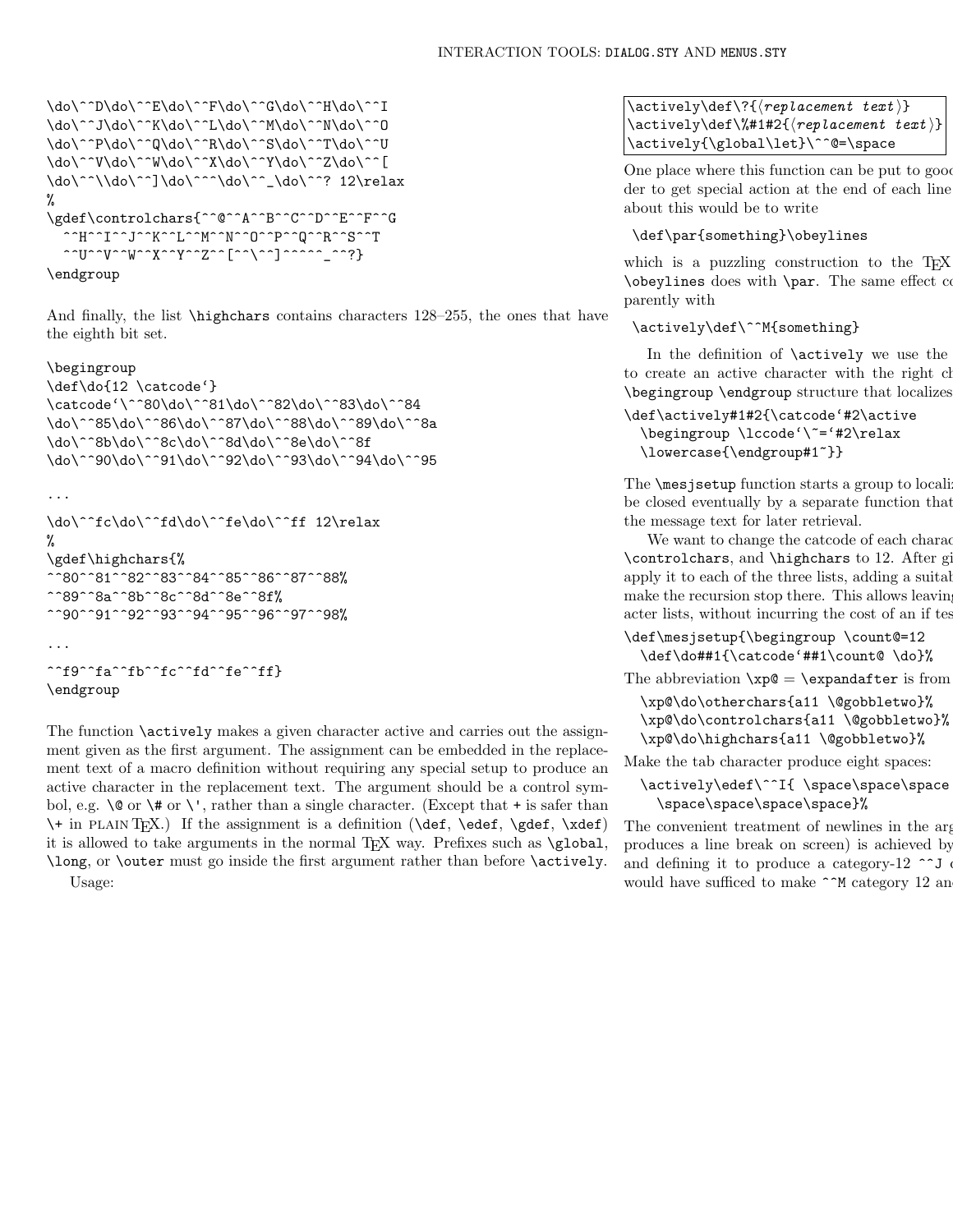while sending the message, it turns out to be useful for other functions to have the ^^M character active, so that it can be remapped to an arbitrary function for handling new lines (e.g., perhaps adding extra spaces at the beginning of each line). And if **\mesj** treats ^^M the same, we can arrange for it to share the setup routines needed for the other functions.

\endlinechar='\^^M\actively\let\^^M=\relax \catcode'\{=1 \catcode'\}=2 }

In  $\setminus$  sendmesj we go to a little extra trouble to make sure  $\hat{\ }$ M produces a newline character, no matter what the value of \newlinechar might be in the surrounding environment. The impending \endgroup will restore \newlinechar to its previous value. One reason for using  $\sim$  J (instead of, say,  $\sim$ M directly) is to allow e.g.  $\text{xxxx}$  to be written inside a definition, as is sometimes convenient. This would be difficult with ^^M instead of ^^J because of catcodes.

```
\def\sendmesj{\newlinechar'\^^J%
  \actively\def\^^M{^^J}%
  \immediate\write\sixt@@n{\mesjtext}\endgroup}
```
Given the support functions defined above, the definition of  $\mathcal{E}$  is easy: Use \mesjsetup to clear all special catcodes, then set up \sendmesj to be triggered by the next assignment, then read the following balanced-braces group into \mesjtext. As soon as the definition is completed, TEX will execute \sendmesj, which will send the text and close the group that was started in \mesjsetup to localize the catcode changes.

```
\def\mesj{\mesjsetup \afterassignment\sendmesj
  \def\mesjtext}
```
The \sendprompt function is just like \sendmesj except that it uses \message instead of \write, as might be desired when prompting for user input, so that the onscreen cursor stays on the same line as the prompt instead of hopping down to the beginning of the next line. In order for newlines to work with \message we must use a visible character instead of  $\sim$ J. When everyone has TEX version 3.1415 or later this will no longer be true. The choice of ! might be construed (if you wish) as editorial comment that ! should not be shouted at the user in a prompt.

```
\def\sendprompt{%
  \newlinechar'\!\relax \actively\def\^^M{!}%
  \message{\mesjtext}\endgroup}
```
This function is like \mesj but uses \sendprompt instead of \sendmesj.

```
\def\promptmesj{\mesjsetup
  \afterassignment\sendprompt \def\mesjtext}
```
Arg #1 of  $\st{oremesj}$  is the control sequence u be stored.

```
\def\storemesj#1{\mesjsetup
  \text{Catcode'} +=6 % to allow arguments if needed
  \afterassignment\endgroup
  \long\gdef#1}
```
While  $\scriptsize{\textsf{sof...}}$  is more or less the cial catcode changes,  $\frac{\frac{\cdot}{\cdot} \cdot \cdot}{\cdot}$  corresponds to  $\cdot \cdot \cdot$ that is, after  $\frac{\text{fnes}}{\text{fos}}$  too the function  $\text{foo}$  can message. Thus  $\sterling$  storemes is typically used for \fmesj is used for storing entire messages.

To read the parameter text  $#2$ , we use the peculiar  $#2$ erything up to the opening brace.

## \def\fmesj#1#2#{\mesjsetup \catcode'\#=6 % restore to normal

The parameter text #2 must be stored in a to to avoid problems with  $#$  characters. The  $\iota$ lor likely) possibility of using \fmesj to define some saying 'You can't use  $#1$  here' where one of the possibilities is approximated for  $#1$ 

#### \toks@{\long\gdef#1#2}%

Define  $\text{Open}$  to put together the first two arguments and make the definition of #1.

```
\def\@tempa{%
 \edef\@tempa{%
    \the\toks@{%
```
 $\gamma$ 

The abbreviation  $\n\cdot \log = \n\cdot \log \in \mathbb{R}$ 

```
\begin{array}{\text{begin}} \text{array} \end{array}\nx@\sendmesj}%
}%
\@tempa
\endgroup % Turn off the \mesjsetup
```

```
\afterassignment\@tempa
\toks2=}
```
 $\times$  is like  $\text{sesup}$  except it prep kens and normal comments in the message text. tain other features are thrown in.

Here, unlike the setup for  $\x$ readline, I d ness of  $\begin{cases} \newcommand{\t}{\mathbf{\bar{c}}}, \newcommand{\t}{\mathbf{\bar{c}}}, \newcommand{\t}{\mathbf{\bar{c}}}, \newcommand{\t}{\mathbf{\bar{c}}}, \newcommand{\t}{\mathbf{\bar{c}}}\nightharpoonup \newcommand{\t}{\mathbf{\bar{c}}}. \end{cases}$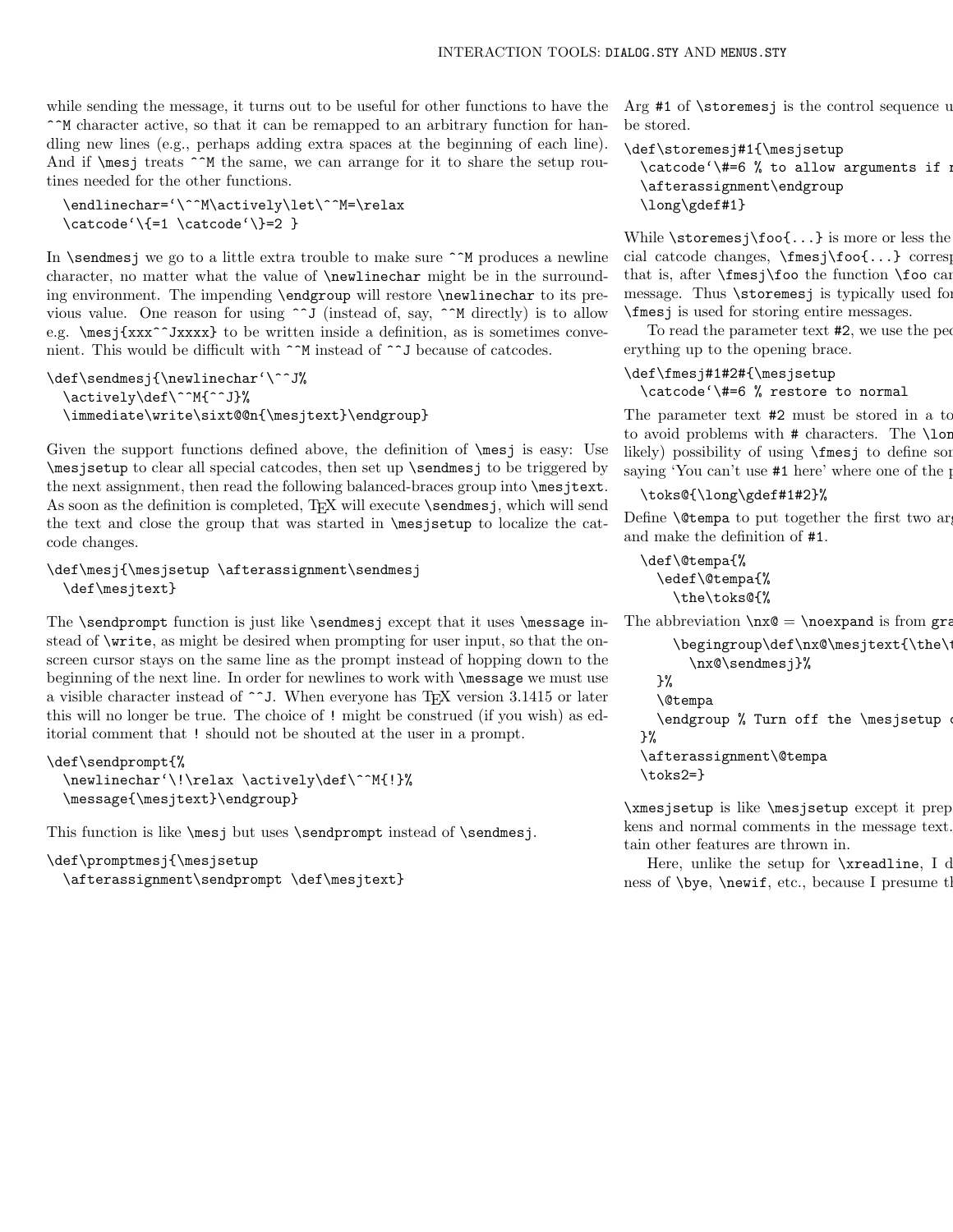\storexmesj, \fxmenu, etc. are more likely to be written by a T<sub>E</sub>Xnician than by an average end user, whereas \xreadline is designed to handle arbitrary input from arbitrary users.

## \def\xmesjsetup{\mesjsetup

Throw in pseudo braces just in case we are inside an \halign with \\ let equal to  $\c{c}$  at the time when  $\times$  setup is called. (As might happen in  $A_{\mathcal{M}}$ S-TFX.)

```
\iffalse{\fi
\catcode'\\=0 \catcode'\%=14
```
Define \% \\ \{ \} \& to produce the corresponding single characters, category 12. The **\lowercase** trick here allows these definitions to be nonglobal.

```
\begingroup \lccode'\0='\\\lccode'\1='\{%
\lccode'\2='\}\lccode'\3='\%%
\lowercase{\endgroup \def\\{0}\def\{{1}%
  \def\}{2}\def\%{3}}%
\iffalse}\fi
\edef\&{\string &}%
```
Let  $\& = \n\cdot \text{noexpand}$  for expansion control inside the argument text; let active  $\uparrow \text{M} =$ \relax so that newlines will remain inert during the expansion.

```
\actively\let\&=\noexpand
\actively\let\^^M=\relax
```
Define  $\setminus$  to be a noop, for terminating a control word when it is followed by letters and no space is wanted.

\def\.{}%

Support for use of \xmesj inside a definition replacement text or macro argument: control-space  $\iota$  = \space, tilde  $\tilde{\ }$  prints as itself, \' (i.e., a lone backslash at the end of a line) will produce a newline, also  $\Omega$ , while finally  $\parbox{90pt}{\text{par}} = \text{blank line}$ lates to two newlines.

## \def\ { }\edef~{\string ~}%

Define  $\setminus$  to produce an active  $\hat{\ }$ M character, which (we hope) will be suitably defined to produce a newline or whatever.

```
\begingroup \lccode'\~='\^^M%
    \lowercase{\endgroup \def\^^M{~}}%
  \let\^^J\^^M \def\par{\^^M\^^M}%
}
```
\xmesj uses \xmesjsetup and \edef.

\def\xmesj{\xmesjsetup \afterassignment\sendmesj \edef\mesjtext}

 $\preceq$  \promptxmesj is analogous to  $\preceq$ .

```
\def\promptxmesj{\xmesjsetup
  \afterassignment\sendprompt \edef\mesj
```
And **\storexmesj** is like **\storemesj**, with exp for the function being defined, we also must define  $12 \#$  character so that there will be a way to print

```
\def\storexmesj#1#2#{\xmesjsetup
  \catcode{'\#=6 % to allow arguments if n}\edef\#{\string##}%
  \afterassignment\endgroup
  \long\xdef#1#2}
```
And \fxmesj is the expansive analog of \fmesj.

```
\def\fxmesj#1#2#{\xmesjsetup
  \catcode'\#=6 % restore to normal
  \edef\#{\string##}%
  \toks@{\long\xdef#1#2}%
  \def\@tempa{%
    \edef\@tempa{%
      \the\toks@{\begingroup
      \def\nx@\nx@\nx@\mesjtext{\the\tok
      \nx@\nx@\nx@\sendmesj}}%
    \@tempa % execute the constructed xd
    \endgroup % restore normal catcodes
 }%
  \afterassignment\@tempa
  \toks\tw@=}
```
# 1.8 Reading functions

The  $\texttt{readline}$  function gets one line of input  $\mathbb I$ default to be used if the user response is empty ( turn/enter key), #2 macro to receive the input.

```
\def\readline#1#2{%
  \begingroup \count@ 12 %
  \def\do##1{\catcode'##1\count@ \do}%
  \xp@\do\otherchars{a11 \@gobbletwo}%
  \xp@\do\controlchars{a11 \@gobbletwo}%
  \xp@\do\highchars{a11 \@gobbletwo}%
```
Make spaces and tabs normal instead of category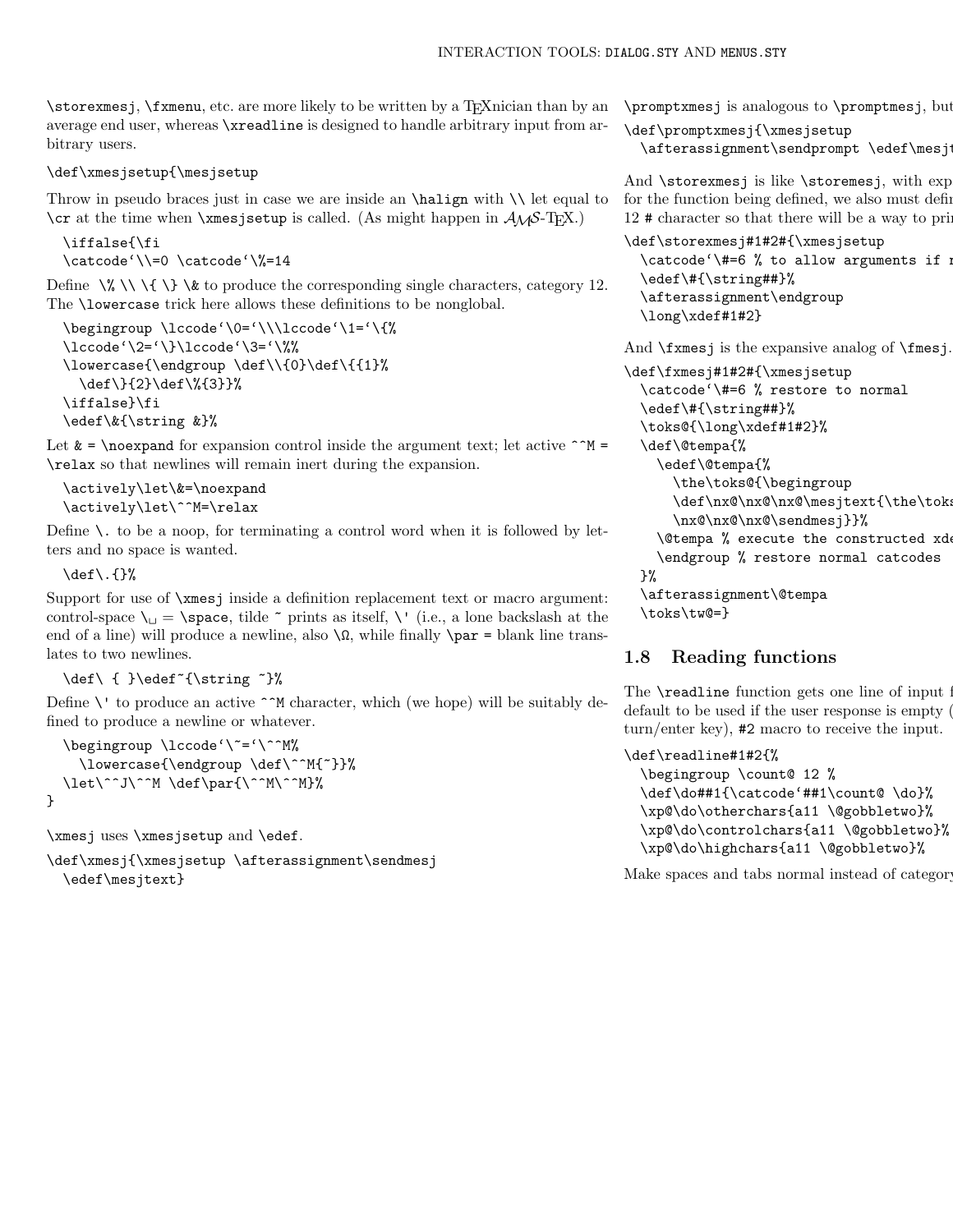```
\text{Catcode'} = 10 \text{catcode'}^T=10 %\catcode'\^^M=9 % ignore
```
Reset end-of-line char to normal, just in case.

\endlinechar'\^^M

We go to a little trouble to avoid **\gdef-ing #2**, in order to prevent save stack buildup if the user of \readline carries on unaware doing local redefinitions of #2 after the initial read.

```
\read\m@ne to#2%
\edef#2{\def\nx@#2{#2}}%
\xp@\endgroup #2%
\ifx\@empty#2\def#2{#1}\fi
```
\xreadline is like \readline except that it leaves almost all catcodes unchanged so that the return value is executable tokens instead of strictly character tokens of category 11 or 12.

```
\def\xreadline#1#2{%
  \begingroup
```
}

Render some outer control sequences innocuous.

```
\xp@\let\csname bye\endcsname\relax
  \xp@\let\csname newif\endcsname\relax
  \xp@\let\csname newcount\endcsname\relax
  \xp@\let\csname newdimen\endcsname\relax
  \xp@\let\csname newskip\endcsname\relax
  \xp@\let\csname newmuskip\endcsname\relax
  \xp@\let\csname newtoks\endcsname\relax
  \xp@\let\csname newbox\endcsname\relax
  \xp@\let\csname newinsert\endcsname\relax
  \xp@\let\csname +\endcsname\relax
  \actively\let\^^L\relax
\catcode'\^^M=9 % ignore
\endlinechar'\^^M% reset to normal
\read\m@ne to#2%
\toks@\xp@{#2}%
\edef\@tempa{\def\nx@#2{\the\toks@}}%
\xp@\endgroup \@tempa
\ifx\@empty#2\def#2{#1}\fi
```
\readchar reduces the user response to a single character.

```
\def\readchar#1#2{%
  \readline{#1}#2%
```
}

If the user's response and the default response are after  $#1$  to keep **\@car** from running away, so we

## \edef#2{\xp@\@car#2#1{}\@nil}%

}

 $\text{TeadChar}$  reduces the user response to a single ful to simplify testing the response later with  $\iota$ 

\def\readChar#1#2{% \readline{#1}#2% \changecase\uppercase#2%

Reduce #2 to its first character, or the first character tra braces  $\{\}$  are to prevent a runaway argument both empty.

```
\edef#2{\xp@\@car #2#1{}\@nil}%
}
```
The function  $\lambda$ changecase uppercases or lowercases ond argument, which must be a macro. The first or \lowercase.

```
\def\changecase#1#2{\@casetoks\xp@{#2}%
  \edef#2{#1}{\def\}\nx@#2{\the}\@case \oks}
```
We allocate a token register just for the use of used at a low level internally where we don't w the scratch token registers 0–9.

## \newtoks\@casetoks

A common task in reading user input is to v kind was requested, that the response has indeed a nonnegative integer is required for subsequent ify that we have a nonnegative integer in hand before that we have a nonnegative integer in hand before  $\frac{1}{\sqrt{2}}$ to inconvenient error messages. However, it's no dle such verification. One possibility might be to

#### \readnonnegativeinteger\foo

to do all the work of going out and fetching a ing it in the macro  $\text{Ioo.}$  Another possibility ing  $\text{readline}$  and then apply a separate function with  $\iota$ : for example

```
\readline{}\reply
\if\validnumber\reply ... \else ... \
```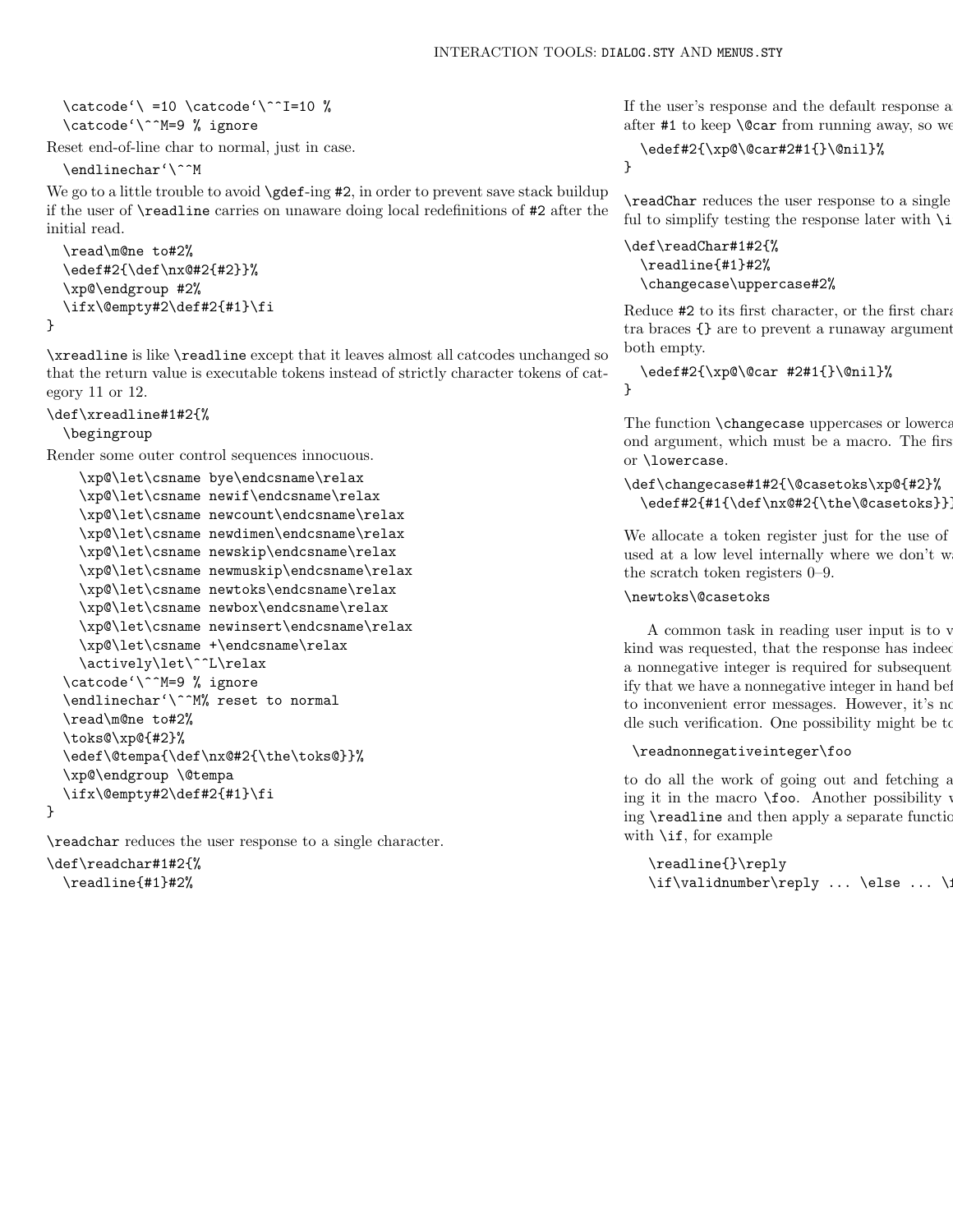For maximum flexibility, a slightly lower-level approach is chosen here. The target syntax is

\readline{}\reply \checkinteger\reply\tempcount

where  $\tempcount$  will be set to  $-\maxdim$  if  $\reply$  does not contain a valid integer. (Negative integers are allowed, as long as they are greater than -\maxdimen.) Then the function that calls \checkinteger is free to make additional checks on the range of the reply and give error messages tailored to the circumstances. And the handling of an empty  $\reply$  can be arbitrarily customized, something that would tend to be inconvenient for the first method mentioned.

The first and second approaches can be built on top of the third if desired, e.g. (for the second approach)

```
\def\validnumber#1{TT\fi
  \checkinteger#1\tempcount%
  \ifnum\tempcount>-\maxdimen }
```
The curious TT\fi...\ifnum construction is from TeXhax 1989, no. 20 and no. 38 (a suggestion of D. E. Knuth in reply to a query by S. von Bechtolsheim).

The arguments of \checkinteger's are: #2, a count register to hold the result; #1, a macro holding zero or more arbitrary characters of category 11 or 12.

```
\def\checkinteger#1#2{\let\scansign@\@empty
  \def\scanresult@{#2}%
  \xp@\scanint#1x\endscan}
```
To validate a number, the function  $\s$ canint must first scan away leading  $+$  or  $$ signs (keeping track in  $\sc$  scansign@), then look at the first token after that: if it's a digit, fine, scan that digit and any succeeding digits into the given count register (\scanresult@), ending with \endscan to get rid of any following garbage tokens that might just possibly show up.

Typical usage of \scanint includes initializing \scansign@ to empty, as in the definition of \checkinteger.

```
\let\scansign@\@empty
\def\scanresult@{\tempcount}%
\xp@\scanint\reply x\endscan
```
Assumption: \reply is either empty or contains only category 11 or 12 characters (which it will if you used \readline!). If a separate check is done earlier to trap the case where \reply is empty—for example, by using a nonempty default for \readline—then the x before \endscan is superfluous.

Arg  $#1$  = next character from the string being decimal digit is similar in spirit to the test  $\iota$  if! (*The T<sub>E</sub>Xbook*, Appendix D, p. 376).

\def\scanint#1{% \ifodd 0#11 %

Is  $\#1$  a decimal digit? If so read all digits into fix.

```
\def\@tempa{\afterassignment\endscan
    \scanresult@=\scansign@#1}%
\else
  \if -#1\relax
```
Here we flipflop the sign; watch closely.

```
\edef\scansign@{%
    \ifx\@empty\scansign@ -\fi}%
  \def\@tempa{\scanint}%
\else
```
A plus sign can just be ignored.

```
\if +#1\relax
      \def\@tempa{\scanint}%
    \else % not a valid number
      \def\@tempa{%
        \scanresult@=-\maxdimen\endscan}%
\fi\fi\fi
\@tempa
```
The **\endscan** function just gobbles any remain as the argument delimiter.

\def\endscan#1\endscan{}

}

 $\dim$ enfirstpart, a count register, receives the mal point. **\dimentoks**, a token register, receives

\newcount\dimenfirstpart \newtoks\dimentoks

 $\s$ candimen is similar to  $\s$ canint but has to call some auxiliary functions to  $\simeq$ the various subcomponents of a dimension (leading digitar) diagram of  $\alpha$ part, and units, with optional true, in addition to ments of TEX's syntax for dimensions are a digitirial point + the units; all the units; all the units; all the units; all the units; all the units; all the units; all the units; all the units; all the units; all the units; the other components are optional (The  $T_{E}Xbo$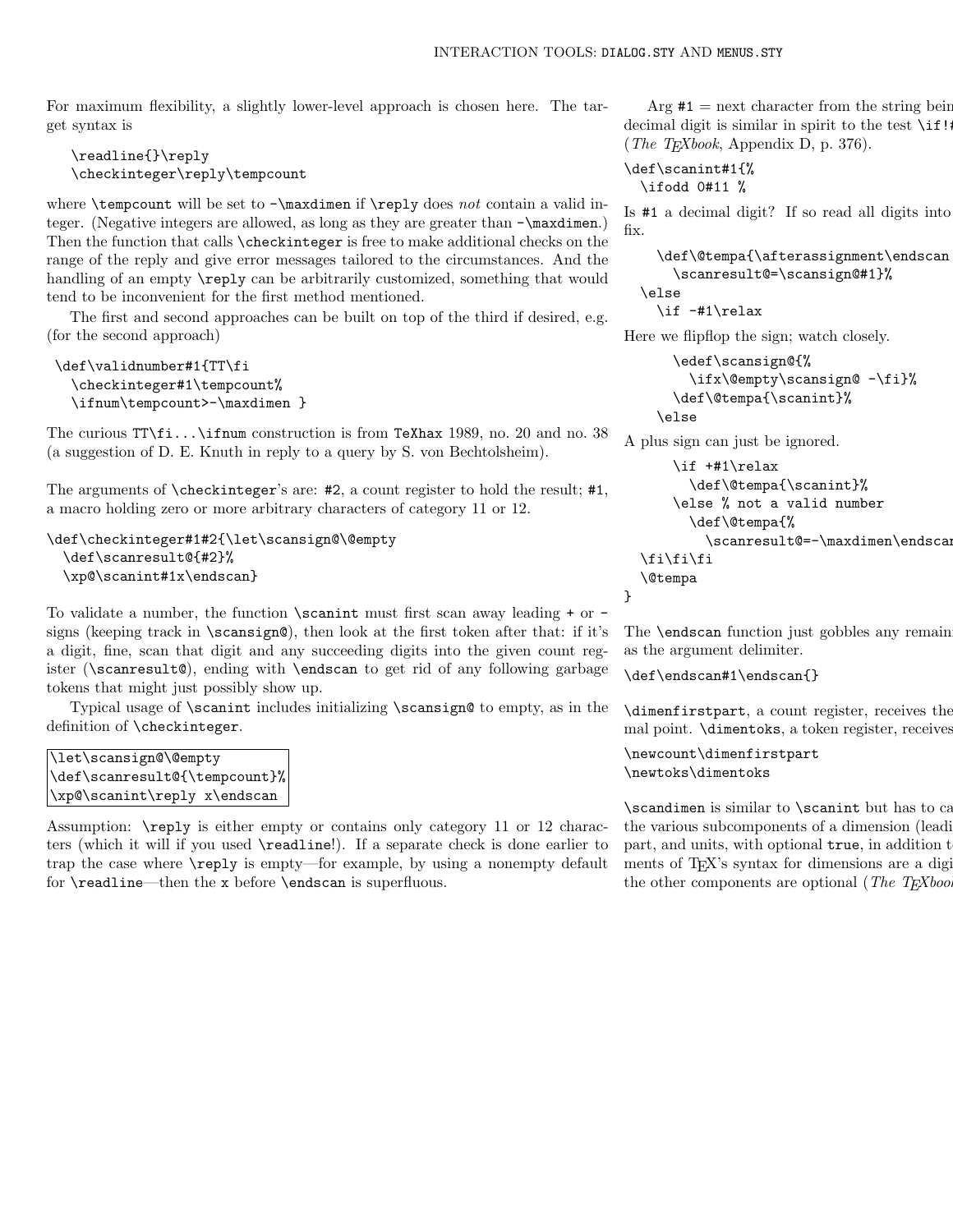When scanning for the digits of a fractional part, we can't throw away leading zeros; therefore we don't read the fractional part into a count register as we did for the digits before the decimal point; instead we read the digits one by one and store them in \dimentoks.

The function that calls  $\sc$  andimen should initialize  $\sc$  ansign@ to  $\@>$   $\@>$ \dimenfirstpart to \z@, \dimentoks to empty {}, and \dimentrue@ to \@empty. Test values: 0pt, 1.1in, -2cm, .3mm, 0.4dd, 5.cc, .10000000009pc, \hsize,

#### em.

}

```
\def\scandimen#1{%
 \ifodd 0#11
    \def\@tempa{\def\@tempa{\scandimenb}%
      \afterassignment\@tempa
      \dimenfirstpart#1}%
  \else
```
The following test resolves to true if #1 is either a period or a comma (both recognized by TEX as decimal point characters).

```
\if \if,#1.\else#1\fi.%
    \def\@tempa{\scandimenc}%
  \else
    \if -#1% then flipflop the sign
      \edef\scansign@{%
        \ifx\@empty\scansign@ -\fi}%
      \def\@tempa{\scandimen}%
    \else
      \if +#1% then ignore it
        \def\@tempa{\scandimen}%
      \else % not a valid dimen
        \def\@tempa{%
          \scanresult@=-\maxdimen\endscan}%
\fi\fi\fi\fi
\@tempa
```
Scan for an optional decimal point.

```
\def\scandimenb#1{%
  \if \if,#1.\else#1\fi.%
    \def\@tempa{\scandimenc}%
  \else
```
If the decimal point is absent, we need to put back #2 and rescan it to see if it is the first letter of the units.

\def\@tempa{\scanunitsa#1}%

```
\fi
```
\@tempa }

Scan for the fractional part: digits after the deci-

```
\def\scandimenc#1{%
```

```
If #1 is a digit, add it to \dimentoks.
  \ifodd 0#11 \dimentoks\xp@{%
       \the\dimentoks#1}%
    \def\@tempa{\scandimenc}%
  \else
Otherwise rescan #1, presumably the first letter
  \def\@tempa{\scanunitsa#1}%
  \fi
  \@tempa
}
```
\def\scanunitsa#1\endscan{% Check for true qualifier.

## \def\@tempa##1true##2##3\@tempa{##2}%

The peculiar nature of  $\lambda$ lowercase is evident here as  $\alpha$ to only the test part of the conditional without  $\mathbf r$ lems. (Compare the braces in this example to see A}\else B}\fi.)

```
\lowercase{%
  \xp@\ifx\xp@\end
  \@tempa#1true\end\@tempa
\frac{1}{2}%
```
No true was found:

```
\let\dimentrue@\@empty
  \def\@tempa{\scanunitsb#1\endscan}%
\else
  \def\dimentrue@{true}%
  \def\@tempa##1true##2\@tempa{%
    \def\@tempa{##1}%
    \ifx\@tempa\@empty
      \def\@tempa{\scanunitsb##2\endscan
```
\else

```
\def\@tempa{\scanunitsb xx\endscan
\{f_i\}%
```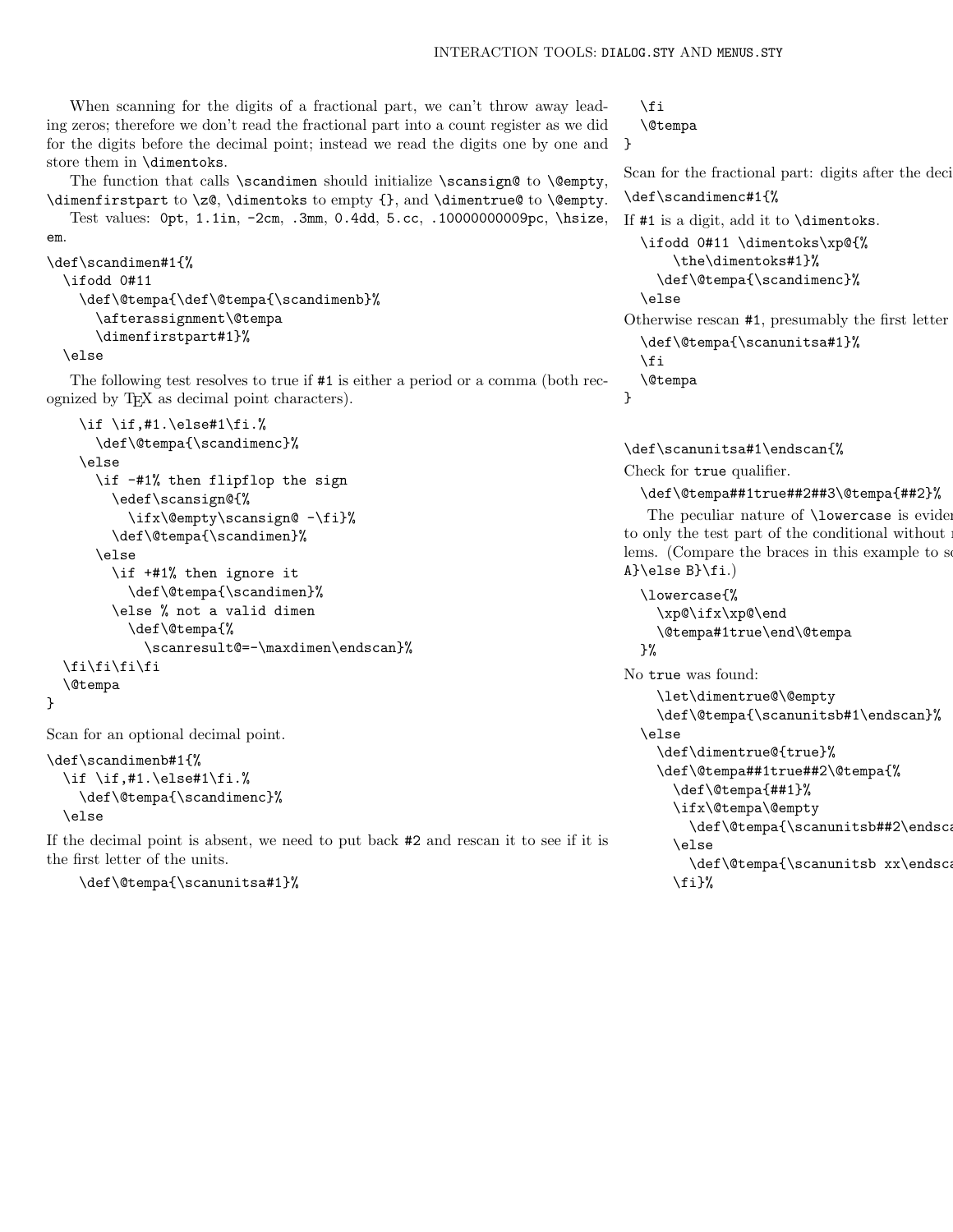```
\@tempa#1\@tempa
  \fi
  \@tempa
}
```
Scan for the name of the units and complete the assignment of the scanned value to \scanresult@. Notice that, because of the way \scanunitsb picks up #1 and #2 as macro arguments,  $p \t i$  is allowed as a variation of  $pt$ . Eliminating this permissiveness doesn't seem worth the speed penalty that would be incurred in \scanunitsb.

The method for detecting a valid units string is to define the scratch function \@tempa to apply TEX's parameter-matching abilities to a special string that will yield a boolean value of true if and only if the given string is a valid TEX unit.

### \def\scanunitsb#1#2{%

```
\def\@tempa##1#1#2##2##3\@nil{##2}%
\def\@tempb##1{T\@tempa
 pcTptTcmTccTemTexTinTmmTddTspT##1F\@nil}%
```
Force lowercase just in case the units were entered with uppercase letters (accepted by T<sub>E</sub>X, so we had better accept uppercase also).

```
\lowercase{%
\if\@tempb{#1#2}%
}%
 \scanresult@=\scansign@
   \number\dimenfirstpart.\the\dimentoks
   \dimentrue@#1#2\relax
\else
  \scanresult@=-\maxdimen
\int f
```
Call \endscan to gobble garbage tokens, if any.

```
\endscan
```
}

Argument #2 must be a dimen register; #1 is expected to be a macro holding zero or more arbitrary characters of category 11 or 12.

```
\def\checkdimen#1#2{%
  \let\scansign@\@empty \def\scanresult@{#2}%
  \let\dimentrue@\@empty
  \dimenfirstpart\z@ \dimentoks{}%
  \xp@\scandimen#1xx\endscan
```
}

Finish up.

\restorecatcodes

\endinput

# Part 2 Menu functions: menus.sty

# 2.1 Function descriptions

```
\fmenu\foobar{
  \langle\textit{preliminary text}\rangle}{
  \langlemenu lines\rangle}{
  \langlefollowing text\rangle}
```
Defines  $\footnotesize{\text{footor}$  as a function that puts the pre of choices), and the after text on screen. Normal

 $\text{1}$  \foobar % print the menu on set \readline{}\reply % read the answer

(See the description of  $\readline$  in dialog.doc.) cial characters have category 12 except for brace mended placement of the braces: no closing brace factors at the end of the braces: no closing brace  $\frac{1}{\sqrt{2}}$ the very last one. Because of the special catco nal three arguments, a  $\hat{\ }$  or % between arguments  $\hat{a}$ character or category-12 character respectively,  $i$ ally, after some rather difficult programming,  $I_m$ just about anything (except brace characters) b be ignored, so the recommended style is not m line of each argument are stripped off anyway in connections with \menuprefix etc.; see below.

Menu functions created by **\fmenu** are allowed functions created with  $\frac{\frac{1}{\text{meas}}}$  (from dialog.sty) serted at the time of use. This makes it possible the same menu function if there are only minor

```
\menuprefix, \menusuffix
\inmenuA, \inmenuB
```
The text  $\forall$  menuprefix will be added at the beginning of each menuprefix will be added at the beginning of  $\exists$ will be added at the end. The text  $\infty$  and  $\infty$  will be added at the end. The text  $\infty$ the first and second, respectively second and the first and second, respectively second and t fault values produce a blank line on screen. (But  $\delta$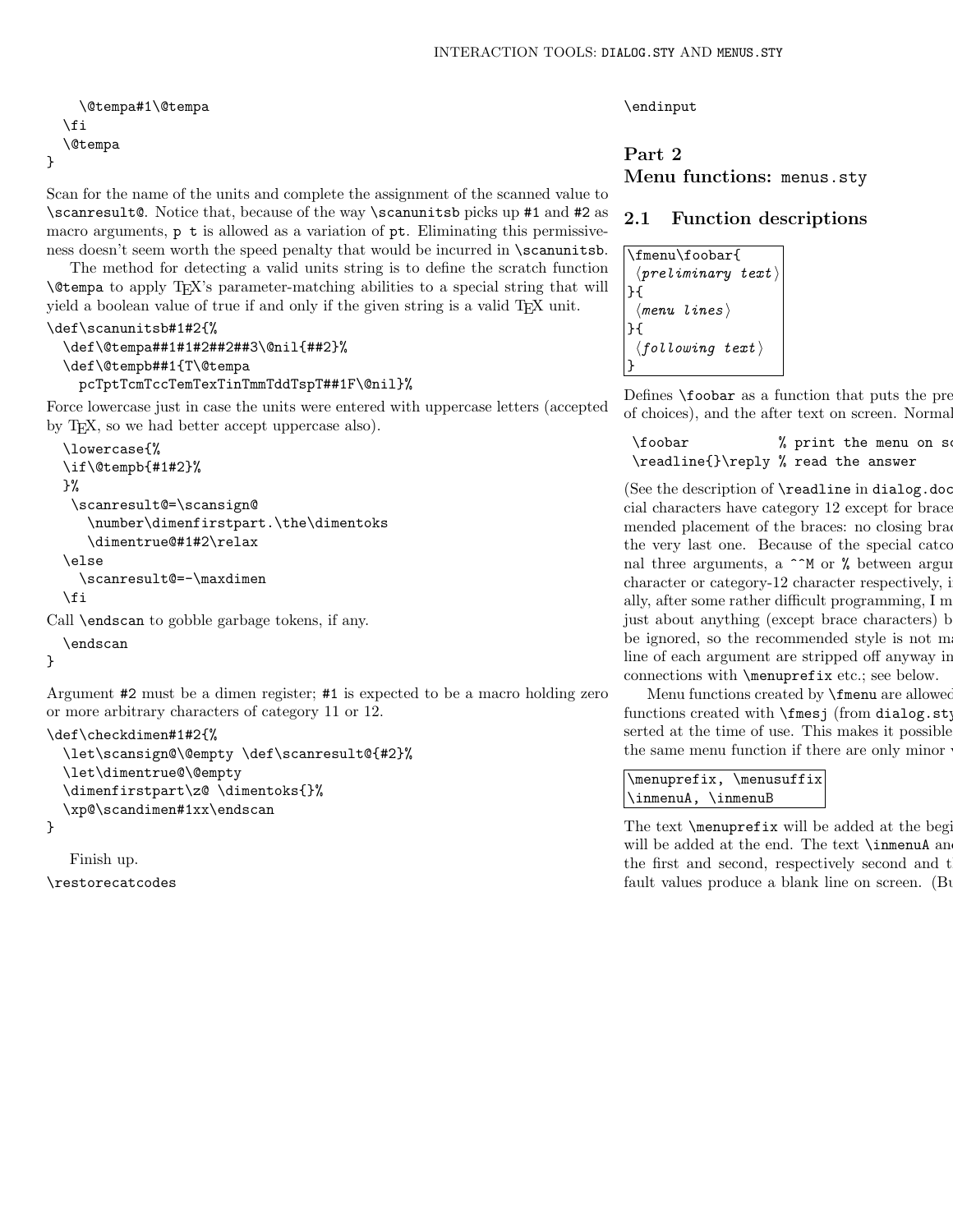first part is empty, and \inmenuB will be omitted if the last part is empty.) To change any of these texts, use \storemesj or \storexmesj. For example:

\storemesj\menuprefix{\*\*\*\*\*\*\*\*\* MENU \*\*\*\*\*\*\*\*\*\*}

#### \menuprompt

Furthermore, the function \menuprompt is called at the very end of the menu, so that for example a standard prompt such as Enter a number: could be applied at the end of all menus, if desired. To change **\menuprompt**, use **\fmes**j or **\fxmes**j.

# \menuline, \endmenuline \menutopline, \menubotline

Each line in the middle argument of \fmenu (the list of choices) is embedded in a statement \menuline...\endmenuline. The default definition of \menuline is to add two spaces at the beginning and a newline at the end. Lines in the top or bottom part of the menu are embedded in \menutopline...\endmenuline or \menubotline...\endmenuline respectively. (Notice that all three share the same ending delimiter; if different actions are wanted at the end of a top or bottom line as opposed to a middle menu line, they must be obtained by defining \menutopline or \menubotline to read the entire line as an argument and perform the desired processing.)

An enclosing box for a menu can be obtained by defining **\menuline** and its relatives appropriately and using \fxmenu (see below).

```
\fxmenu\foobar{
 \langle\textit{preliminary text}\rangle}{
 \langlemenu lines\rangle}{
 \langlefollowing text\rangle}
```
Similar to \fmenu but with full expansion in each part of the text, as with \xmesj.

To get an enclosing box for a menu, write  $\lambda$ . at the end of each menu line (to protect the preceding spaces from TEX's propensity to remove character 32 at the end of a line, regardless of its catcode), and then make sure that \menuline and \endmenuline put in the appropriate box-drawing characters on either side. I.e.:

\fxmenu\foobar{ First line \. Second line }{ Third line ... }{ Last line }

With the /o option of emT<sub>E</sub>X, you can use the  $b$ dard PC DOS character set.

```
\nmenu\Alph\foobar#1{
 \langle preliminary \text{ } text \rangle}{
  \langlemenu lines\rangle}{
  \langlefollowing text\rangle}
```
 $\n$ nmenu and  $\nx$ menu are like  $f$ menu,  $f$ xmenu ex ber each line of the middle part of the menu. (The or deleted without tedious renumbering.) The fi numbers to be used:  $\alpha$ ,  $\Lambda$ ,  $\arabic$ . These are not yet implemented.

The function  $\mbox{minumber}$  (taking one argument) cally generated number. The default value is to

#### \def\menunumber#1{[#1] }

but by redefining \menunumber you can add pa have you around each number. Internally a line of as

 $\mtext{length} \label{eq:optimal}$ 

#### \optionexec\answer

This is a companion function for **\readChar** and see if the answer is equal to any one of the ch cutes \moption? or \moptionQ or \moptionX respectively.

#### \csname moption\curmenu C\endcsname

where  $\sigma$  means the character that was read and the current location in the menu system. ( $\phi$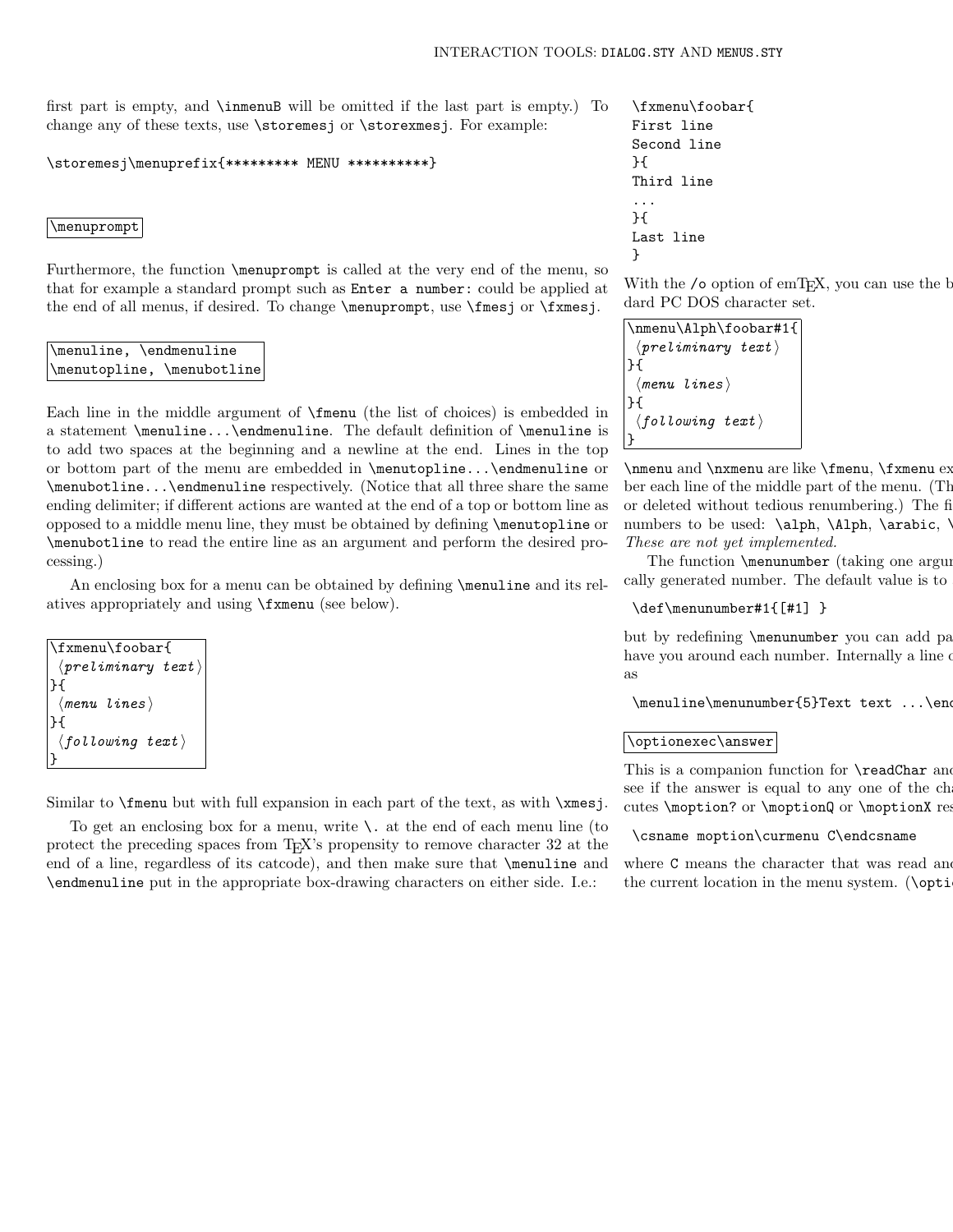when going between menus, to keep it up to date.) If this control sequence is undefined, \optionexec gives a generic "Sorry, I don't understand" message and repeats the current menu.

Thus the major work involved in making a menu system is to define the menu screens using \fmenu, \fxmenu, and then define corresponding functions \moptionXXX that display one of the menu screens, read a menu choice, and call \optionexec to branch to the next action.

## \specialhelp\answer{Substitute message}

As it turns out, it is sometimes desirable to substitute some other message in place of the generic "Sorry, I don't understand" message given by \optionexec. For instance, suppose a given menu choice leads to a secondary prompt where you ask the user to enter a number of columns for printing some data. If the user accidentally mistypes 0, it would be better to respond with something like

```
Number of columns must be greater than 0.
```
than with the generic message. The function \specialhelp allows you to do this. The first argument is the name of the macro that will be passed to \optionexec. \specialhelp modifies that macro to a flag value that will trigger the substitute message. (But does it carefully, so that you can still use the macro naturally in the substitute message text.)

# \optionfileexec\answer

Like \optionexec, but gets the next menu from a file instead of from main memory, if applicable. This is not yet implemented. The technical complications involved in managing the menu files are many—for example: How do you prevent the usual file name message of TEX from intruding on your carefully designed menu screens, if \input is used to read the next menu file? Alternatively if you try to use \read to read the next menu file, how do you deal with catcode changes?

#### \lettermenu{MN}

This is an abbreviation for

\menuMN \readChar{Q}\reply \optionexec\reply

It calls the menu function associated with the menu name MN, reads a single uppercase letter into \reply, and then calls \optionexec to branch to the case selected by the reply.

```
\if\xoptiontest\answer ... \else ... \fi
```
The function \xoptiontest is for use with \readline or \xreadline, to trap the special responses ? Q q X x before executing some conditional code. It returns a 'true' value suitable for \if testing, if and only if the replacement text of \answer is a single character matching one of those listed. This is used when  $\alpha$ ing for a response that can be an arbitrary string of the user still to get help or quit with the same oneognized in other situations.

# 2.2 Implementation

Standard package identification:

```
% <*2e\NeedsTeXFormat{LaTeX2e}
```
\ProvidesPackage{menus}[1994/11/08 v0.9x]

Load the dialog package if necessary.

\RequirePackage{dialog}  $\frac{\%}{\%}$  /2e>

This file requires grabhedr.sty and dialog ready loaded, load it now and call **\fileversic**  $\infty$  this file. See the documentation of  $\infty$ 

```
%<*209>
\csname trap.input\endcsname
\input grabhedr.sty \relax
\fileversiondate{menus.sty}{0.9x}{1994/1
```
\inputfwh{dialog.sty}  $\frac{\%}{\ }$  </209>

# 2.3 Definitions

We start by using the **\localcatcodes** function rent catcodes and set new catcodes for certain  $s$ at more length in dialog.doc.

```
\localcatcodes{\@{11}%
  \~{13}\"{12}\#{6}\^{7}\'{12}\${3}\:{12}}
```
 $\mbox{\texttt{menuprefix}}$  is a string added at the beginning tle (or uglify it a little, depending on your taste). 70 characters, not counting the two newline characters. get embedded newlines corresponding to the ones extra line break (where the newline character is this fit in the current column width.]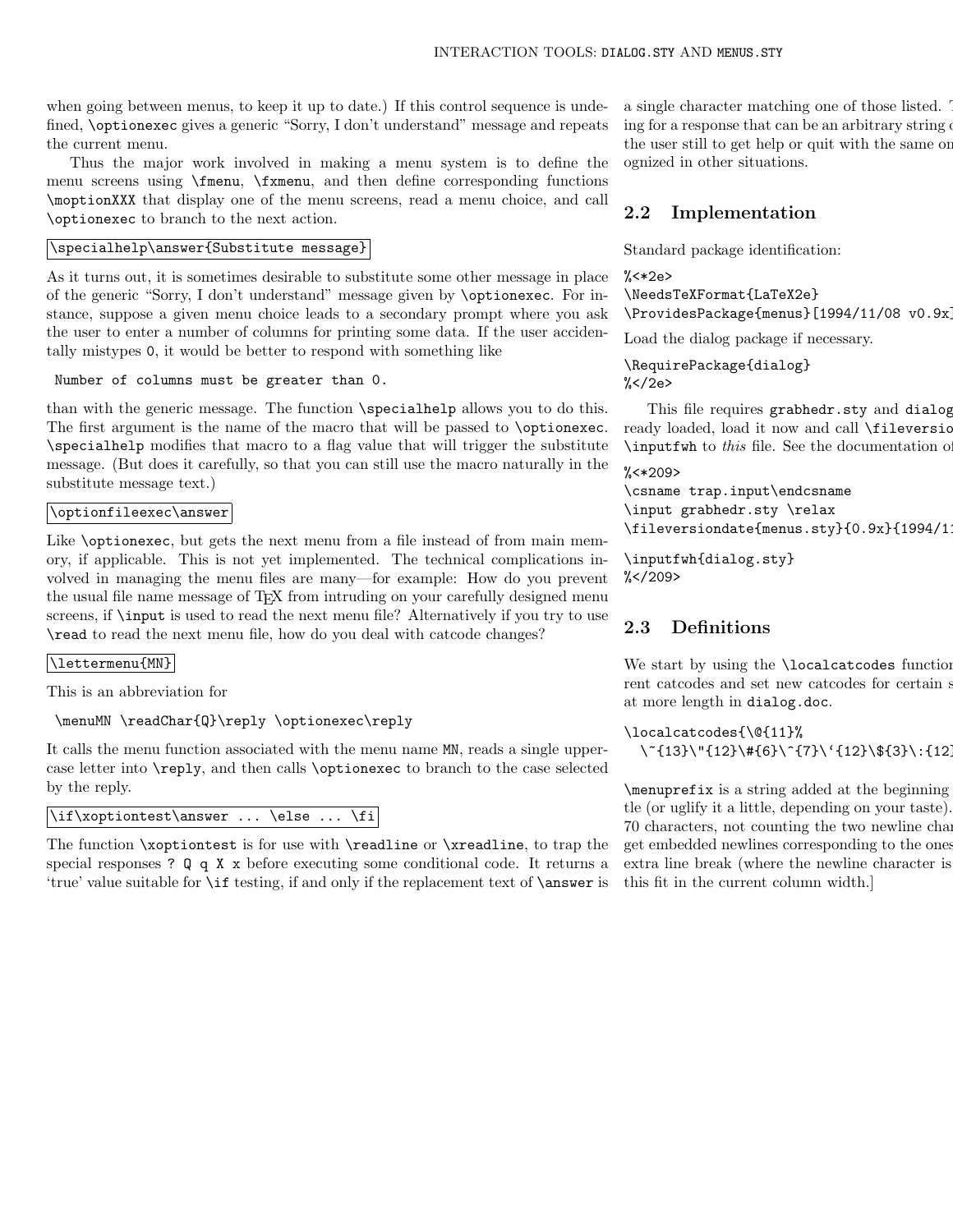}

```
\storexmesj\menuprefix{
===================================%
===================================
}
```
The default value for  $\menusuffix$  is the same as for  $\menuprefix$ .

## \let\menusuffix=\menuprefix

The default for \inmenuA and \inmenuB is a single newline, which will produce a blank line on screen because they will occur after an \endmenuline, which also contains a newline.

```
\storemesj\inmenuA{
}
\storemesj\inmenuB{
}
```
The default value for \menuline is two spaces. This means that each line in the middle section of a menu defined by \fmenu or \fxmenu will be indented two spaces.

```
\storemesj\menuline{ }
```
By default, no spaces are added at the beginning of a line in the top or bottom section of a menu:

```
\def\menutopline{}
\def\menubotline{}
```
\endmenuline is just a newline.

```
\storemesj\endmenuline{
}%
```
This definition of \menunumber adds square brackets and a following space around each item number.

```
\def\menunumber#1{[#1] }
```
This definition of \menuprompt is suitable for the purposes of listout.tex but will probably need to be no-op'd or changed for other applications.

\def\menuprompt{\promptmesj{Your choice? }}

Each of the three pieces of a menu gets its own token register.

\newtoks\menufirstpart \newtoks\menuchoices \newtoks\menulastpart

The 'arguments' of  $\mathcal{F}$  are #1 menu name, # preliminary text,  $#4$  list of menu choices,  $#5$  fo only the first two because we want to change son ers. The auxiliary function  $\frac{x}{m}$  is shared w

Because of the catcode changes done by  $\langle n \rangle$ cent signs between the three final arguments w this, we use the peculiar  $\#$  feature of T<sub>E</sub>X, in in  $\text{Uetempa}$ , to read and discard anything that ma and the next opening brace. Token register assig ments proper.

```
\def\fmenu#1#2#{\mesjsetup
```

```
\catcode'\#=6 % for parameters
\toks@{\fxmenub{\gdef}{\begingroup}{}#
\def\@tempa##1##{%
  \def\@tempa####1####{%
    \def\@tempa{\the\toks@}%
    \afterassignment\@tempa \menulastpa
  \afterassignment\@tempa \menuchoices
\afterassignment\@tempa \menufirstpart
```
Before proceeding to define  $\frac{r}{x}$  menub, we must will have to work with is three pieces of text in  $th$  $\mathcal X$ , and  $\mathcal X$ renulastpart, containing breaks, including possibly but not necessarily  $\sim$ of each piece. What we would like to do, for each there is one, and the last one, if there is one. The function  $\mathbf f$ this.

If you are one of those rare  $T_{E}X$  hackers w stand the workings of \stripcontrolMs, the best way is probably to watch it in action with  $\tau$  is a  $\tau$  is  $\tau$  attempt to  $\tau$  attempt to  $\tau$  attempt to  $\tau$ low my labored commentary below.

\begingroup % localize \lccode change \lccode'\~='\^^M

The functions \stripM, \stripMa, \stripMb \stripcontrolMs. They all carry along an extra ken register originally given to  $\strut \text{suripcontrol}$ \stripMd we can carry out the assignment of the When  $\text{stringM}$  is called, it should be called l

```
% \expandafter\stripM\expandafter$\the\som
% $^^M$$\stripM\sometoks
%
```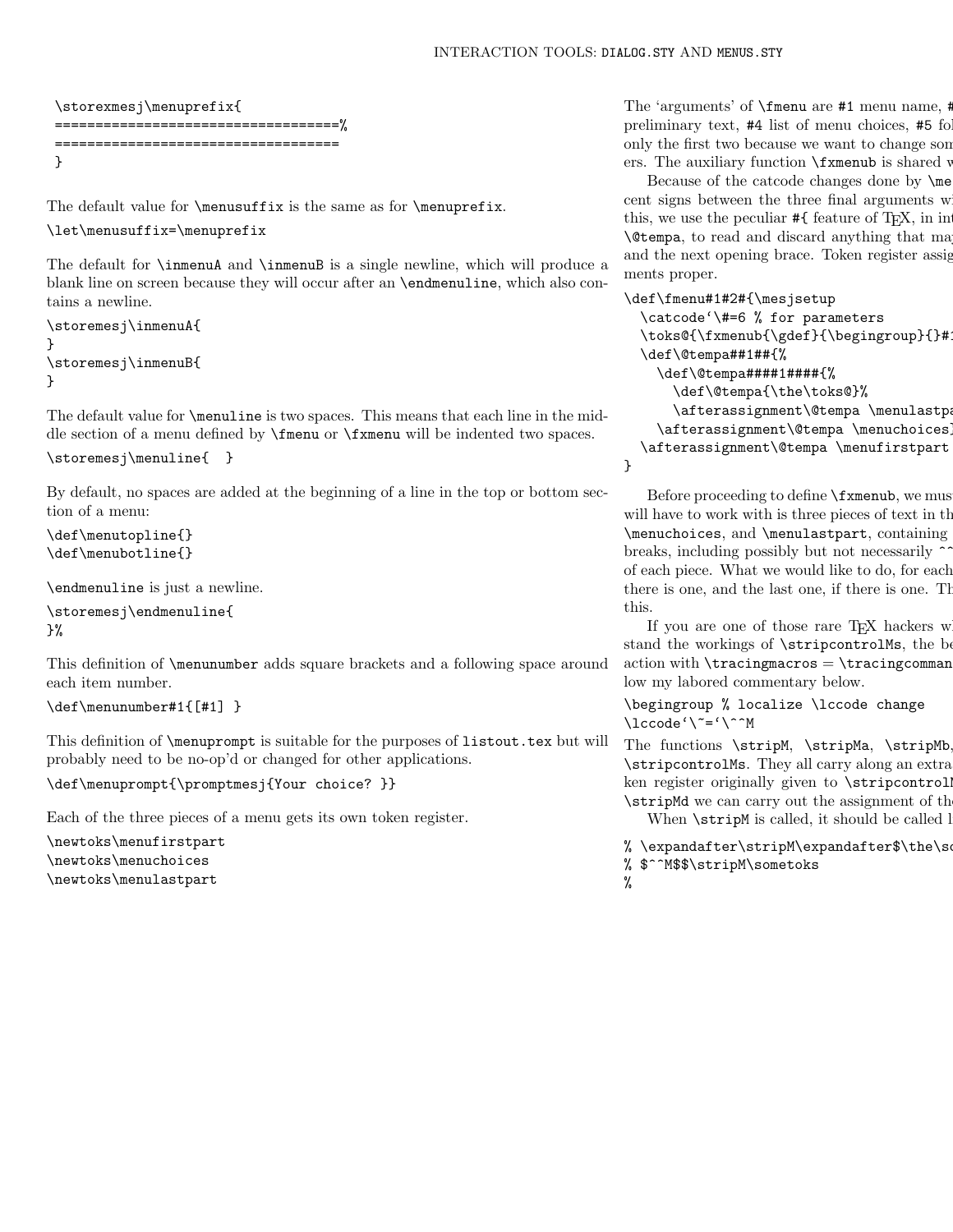That is, \$ should be added at the beginning and \$^^M\$\$ at the end of the text to be processed. And \expandafter's should be added to pre-expand the token register.

These examples illustrate the possible contents of (e.g.) \menufirstpart, before processing

- (a) ^^Maaa^^Mbbb^^M
- (b) aaa^^Mbbb
- $(c)$  ^^Maaa^^Mbbb
- $(d)$  aaa^^Mbbb^^M

The processing of example (a) would proceed as follows. Call \stripM, adding \$ at the beginning and  $\frac{2}{3}$  MSS at the end.

% \stripM \$^^Maaa^^Mbbb^^M\$^^M\$\$\stripM %

This finds a match with the  $\hat{S}^{\sim}M$  at the beginning. The remaining text is passed on to  $\strut$  \stripMb. We know that there is now an extra  $\frac{\pi^*M\$ {3}}{\pi^\*M\} at the end, but we don't know if the first  $\frac{1}{2}$  is preceded by  $\hat{}$   $\hat{}$ M.

% \stripMb aaa^^Mbbb^^M\$^^M\$\$\stripMb %

If it turns out that  $\#2 = \$ , then there was not a  $\hat{M}$  at the end of the original text, and we need to strip off a last remaining \$ sign. Otherwise we are finished if we just discard #2 and #3 (the remaining ^^M and \$ characters of the ones that we added).

We use  $\$ as a marker since any  $\$  characters that happen to occur in the menu text will have category 12 and thus not match the category-3 \$ used in the definition of \stripMa etc. A control sequence could also be used as a marker if we took care to give it a bizarre name that would never arise in the menu text (\fxmenub is used not just by \fmenu but also by \fxmenu, which might have arbitrary control sequences in its arguments); but that means using up one more hash table entry and additional string pool.

```
\lowercase{%
\long\gdef\stripM#1$~#2#3\stripM#4{%
  \ifx$#2%
    \stripMa#1\stripMa#4%
  \else
    \stripMb#2#3\stripMb#4%
```
\fi } }% end lowercase

```
\lowercase{%
\long\gdef\stripMa $#1\stripMa#2{%
  \stripMb#1$~$$\stripMb#2}
}% end lowercase
```

```
\lowercase{%
\long\gdef\stripMb#1~$#2#3\stripMb#4{%
  \ifx$#2%
    \stripMc#1\stripMc#4%
  \else
    \stripMd#1\stripMd#4%
  \fi
}
}% end lowercase
```
\long\gdef\stripMc#1\$#2\stripMc#3{% \stripMd#1\stripMd#3}

```
\long\gdef\stripMd#1\stripMd#2{#2{#1}}
\endgroup
```
Some tests.

```
% %\lowercase{\def\test#1{\stripM $#1$~$$
% %\tracingmacros=2 \tracingcommands=2 \tracingonline
% %\test{"aaa"bbb"}
% %\test{aaa~bbb}
% %\test{~aaa~bbb}
% %\test{aaa~bbb~}
% %\tracingmacros=0 \tracingcommands=0 \
% %}% end lowercase
%
The argument of \strut \scriptscriptstyle\bigwedge\hspace*{-0.1cm} The argument of \strut \scriptscriptstyle\bigwedge\hspace*{-0.1cm} token register.
```
ter will be stripped of a leading and trailing  $\hat{\ }$ the remainder text will be left in the token regis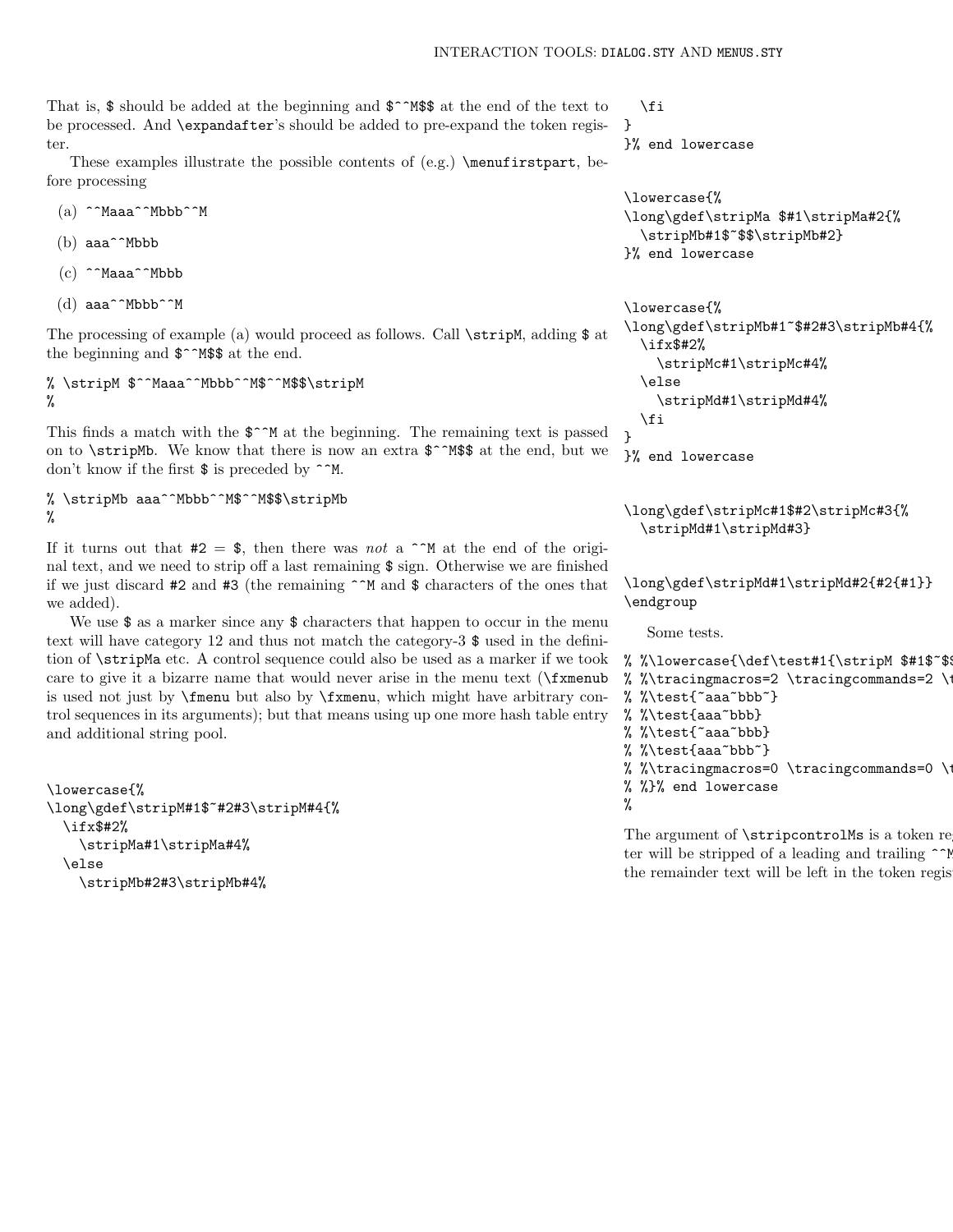```
\begingroup \lccode'\~='\^^M
\lowercase{%
\gdef\stripcontrolMs#1{\xp@\stripM
  \xp@$\the#1$~$$\stripM#1}
}% end lowercase
```

```
\lowercase{%
\gdef\addmenulines#1#2#3{%
```
3

Add #2 at the beginning and #3 at the end of every line of token register #1.

```
\def ~##1~##2{%
    #1\xp@{\the#1#2##1#3}%
    \ifx\end##2\xp@\@gobbletwo\fi~##2}%
  \edef\@tempa{\nx@~\the#1\nx@~}#1{}%
  \@tempa\end}
}% end lowercase
\endgroup % restore lccode of ~
```
The function  $\frac{r}{r}$  is the one that does most of the hard work for  $\frac{r}{r}$ and \fxmenu. Argument #4 is the name of the menu, #5 is the argument specifiers (maybe empty). Arguments #1#2#3 are assignment type, extra setup, and expansion control; specifically, these arguments are \gdef \begingroup \empty for \fmenu or \xdef \xmesjsetup and an extra \noexpand for \fxmenu.

That this function actually works should probably be regarded as a miracle rather than a result of my programming efforts.

```
\def\fxmenub#1#2#3#4#5{%
  \stripcontrolMs\menufirstpart
  \stripcontrolMs\menulastpart
  \stripcontrolMs\menuchoices
  \addmenulines\menuchoices\menuline\endmenuline
  \actively\let\^^M\relax % needed for \xdef
```
Define #4. Expansion control is rather tricky because of the possibility of parameter markers inside \menufirstpart, \menuchoices or \menulastpart.

\toks@{\long#1#4#5}% e.g. \xdef\foo##1##2

If \menufirstpart is empty, we don't add the separator material \inmenuA.

```
\edef\@tempa{\the\menufirstpart}%
\ifx\@tempa\@empty
  \let\nxa@\@gobble
```

```
\else
  \addmenulines\menufirstpart
    \menutopline\endmenuline
  \let\nxa@\nx@
\fi
```
If  $\mathrm{I}$  is empty, we don't add the separator material  $\mathrm{I}$ .

```
\edef\@tempa{\the\menulastpart}%
 \ifx\@tempa\@empty
  \let\nxb@\@gobble
\else
   \addmenulines\menulastpart
     \menubotline\endmenuline
  \let\nxb@\nx@
\fi
```
Set up the definition statement that will create  $\ddot{\phantom{a}}$ or \xmesjsetup.

```
\edef\@tempa{{#3\nx@#3#2%
    \def#3\nx@#3\mesjtext{%
      #3\nx@#3\menuprefix
      \the\menufirstpart #3\nxa@#3\inmenu
      \the\menuchoices #3\nxb@#3\inmenuB
      \the\menulastpart #3\nx@#3\menusuf;
    #3\nx@#3\sendmesj
    #3\nx@#3\menuprompt}}%
```

```
\toks2 \xp@{\@tempa}%
```

```
\edef\@tempa{\the\toks@\the\toks2 }%
```
Temporarily **\relaxify \menuline** etc. in order sion if \xdef is applied.

```
\let\menutopline\relax \let\menuline\relax
  \let\menubotline\relax \let\endmenuline
  \let\menunumber\relax
  \text{C} (dtempa % finally, execute the \qquad\end{math} % matches \mesjsetup done by
}% end \fxmenub
```
Expanding analog of \fmenu.

```
\def\fxmenu#1#2#{\xmesjsetup
  \toks@{\fxmenub{\xdef}{\xmesjsetup}\nx
  \def\@tempa##1##{%
    \def\@tempa####1####{%
```
 ${}^{3}$ Let's see, three miracles is a prerequisite for sainthood in the Catholic church—only two more needed for Don Knuth to be a candidate ...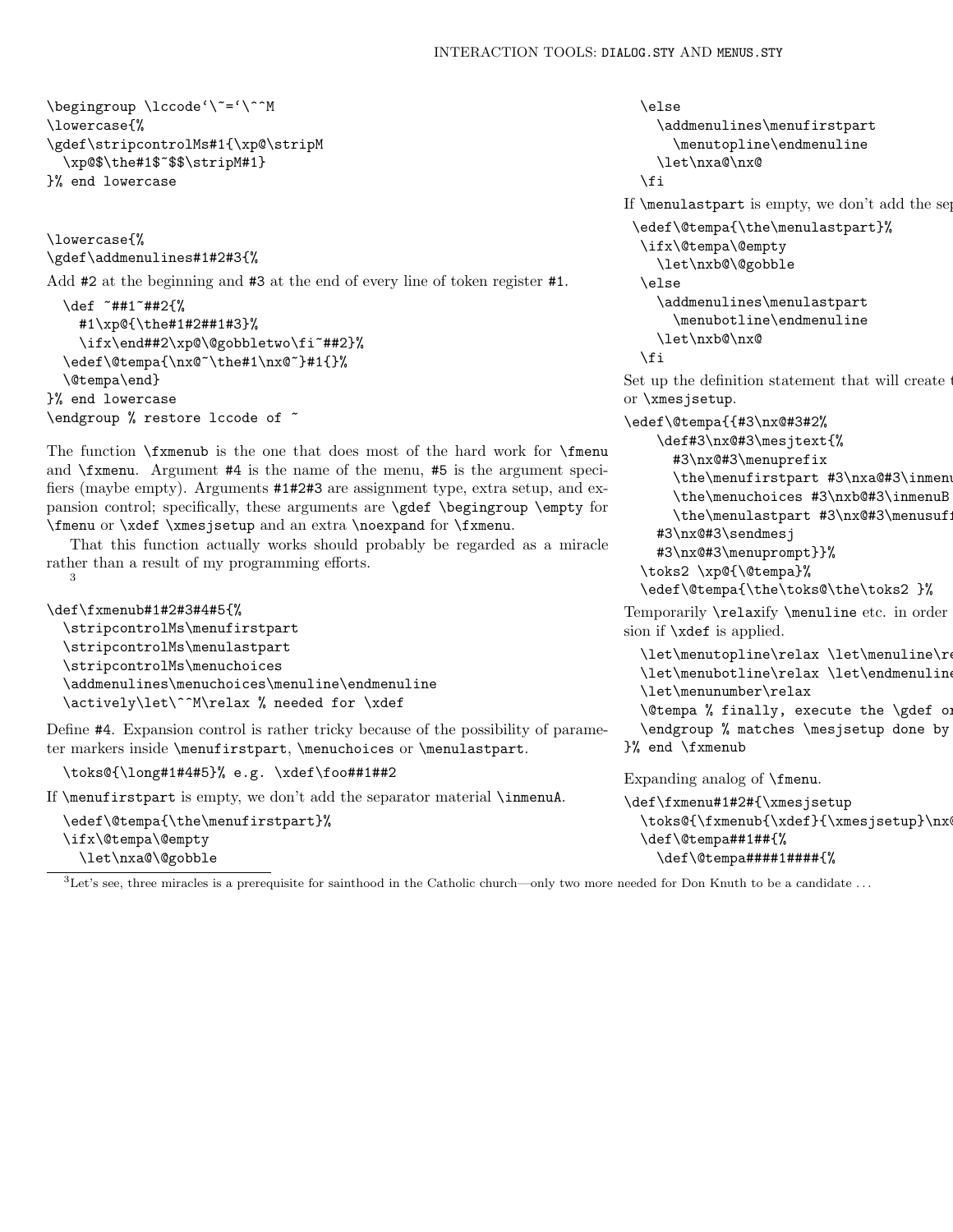```
\def\@tempa{\the\toks@}%
      \afterassignment\@tempa \menulastpart}%
    \afterassignment\@tempa \menuchoices}%
  \afterassignment\@tempa \menufirstpart
}
```

```
\def\notyet#1{%
  \errmessage{Not yet implemented: \string#1}}
```
These two functions aren't implemented yet.

\long\def\nmenu#1#2#3#4#5{\notyet\nmenu} \long\def\nxmenu#1#2#3#4#5{\notyet\nxmenu}

# 2.4 Menu traversal functions

For reliable travel up and down the menu tree, we need to push and pop the value of \curmenu as we go along. Among other things, \curmenu is used to repeat the current menu after a help message.

\newtoks\optionstack

\let\curmenu\@empty

Start of a stack element.

\let\estart\relax

End of a stack element.

\let\eend\relax

```
\def\pushoptions#1{%
  \edef\pushtemp{\estart
    \def\nx@\curmenu{\curmenu}%
    \eend
    \the\optionstack}%
  \global\optionstack\xp@{\pushtemp}%
  \edef\curmenu{\curmenu#1}%
}
```

```
\def\popoptions{%
  \edef\@tempa{\the\optionstack}%
  \ifx\@empty\@tempa
    \errmessage{Can't pop empty stack
      (\string\optionstack)}%
  \else
    \def\estart##1\eend##2\@nil{%
      \global\optionstack{##2}%
      \let\estart\relax##1}%
    \the\optionstack\@nil
  \fi
}
```
The  $X$  option is a total exit from the menu maze, returns you to the previous menu level.

\fmesj\moptionX{Exiting . . .}

```
\def\repeatoption{%
  \csname moption\curmenu\endcsname}
```
\def\moptionQ{\popoptions \repeatoption}

The sole reason for using  $\frac{r}{m}$  rather than ment out the initial newline, as the line break was ing of this documentation within a narrow column width.

```
\fxmesj\badoptionmesj#1{%
?---I don't understand "#1".}
```
The function **\optionexec** takes one argument \curmenu to determine the next action. The ar containing a single letter, the most recent menu

Common options such as  $?$ ,  $Q$ , or  $X$  that may tem are handled specially, to cut down on the number of control sequence names of control sequence n needed for a csname implementation of the menu

```
\def\optionexec#1{%
  \if ?#1\relax \let\@tempa\moptionhelp
 \else \if Q#1\relax
    \ifx\curmenu\@empty \let\@tempa\mopt
    \else \let\@tempa\moptionQ \fi
  \else \if X#1\relax \let\@tempa\moption
 \else
```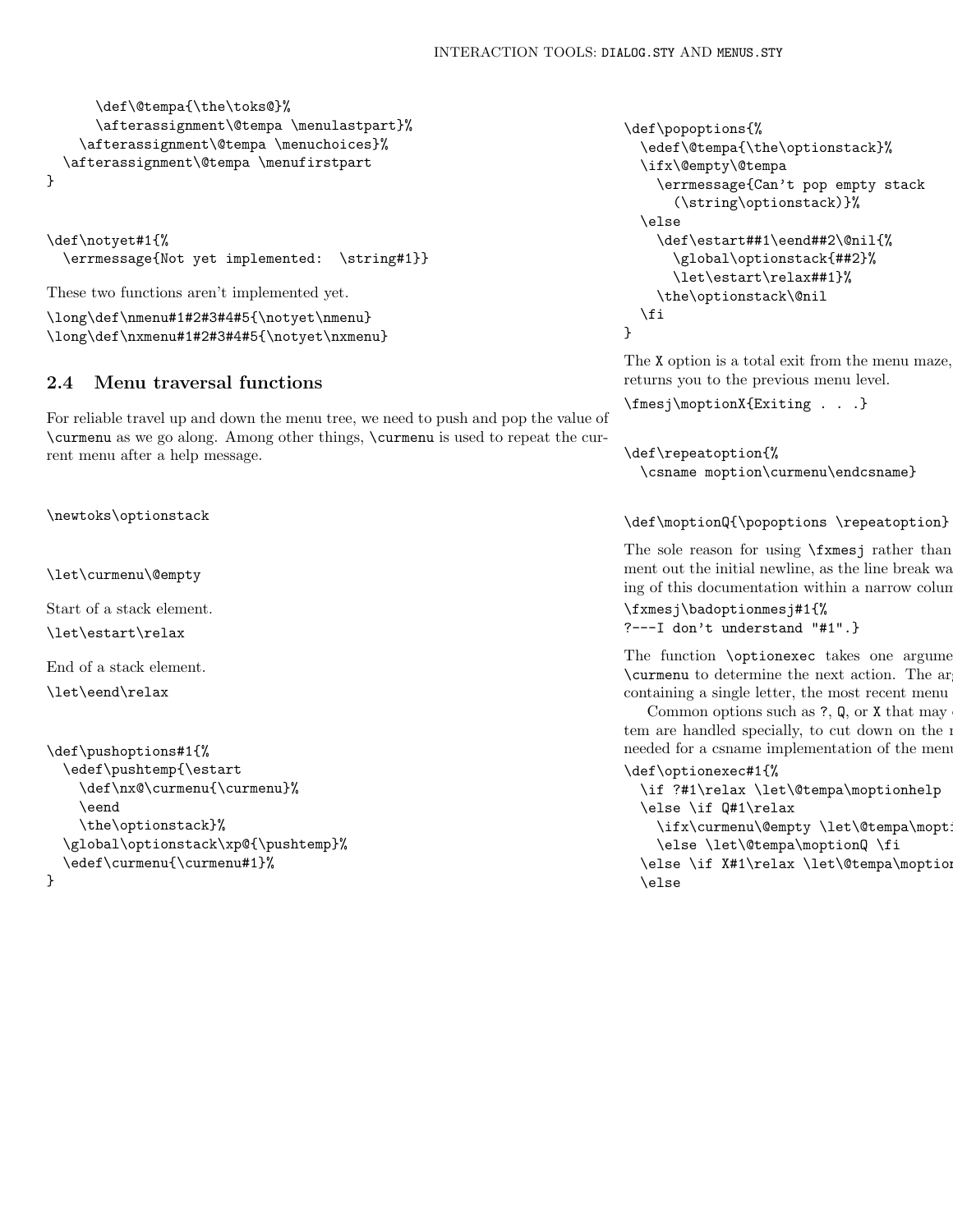Because special characters, including backslash, are deactivated by \readChar, we can apply \csname without fearing problems from responses such as \relax.

```
\xp@\let\xp@\@tempa
    \csname moption\curmenu#1\endcsname
  \ifx\@tempa\relax
    \badoptionmesj{#1}\let\@tempa\repeatoption
  \else
    \pushoptions{#1}%
 \fi
\fi\fi\fi
```
We save up the next action in **\@tempa** and execute it last, to get tail recursion. \@tempa

}

Really big menu systems could get around TEX memory limits by storing individual menus or groups of menus in separate files and using \optionfileexec in place of \optionexec to retrieve the menu text from disk storage instead of from main memory. However there are a number of technical complications and I probably won't get around to working on them in the near future.

### \def\optionfileexec#1{\notyet\optionfileexec}

The function \xoptiontest must return true if and only if the macro #1 consists entirely of one of the one-letter responses ?  $Q \notin X$  x that correspond to special menu actions. The rather cautious implementation with \aftergroup avoids rescanning the contents of #1, just in case it contains anything that's \outer.

```
\def\xoptiontest#1{TT\fi
  \begingroup \def\0{?}\def\1{Q}%
  \def\2{q}\def\3{x}\def\4{X}%
    \aftergroup\if\aftergroup T%
    \ifx\0#1\aftergroup T%
    \else\ifx\1#1\aftergroup T%
    \else\ifx\2#1\aftergroup T%
    \else\ifx\3#1\aftergroup T%
    \else\ifx\4#1\aftergroup T%
    \else \aftergroup F%
    \fi\fi\fi\fi\fi
  \endgroup
}
```
Default help message, can be redefined if necessary. The extra newlines commented out with % are here only for convenient printing within a narrow column width.

\fxmesj\menuhelpmesj{&\menuprefix% A response of Q will usually send you ba the previous menu. A response of X will get you entirely out the menu system. &\menusuffix% Press the <Return> key ( Enter ) to continue }

\def\moptionhelp{%  $\mtext{Theorem}$ 

\moptionhelp is the branch that will be taken if response to a menu.

```
\def\moptionhelp{%
```
\menuhelpmesj \readline{}\reply \repeatoption

\xp@\def\csname moption?\endcsname{% \moptionhelp}

The function  $\simeq$  specialhelp can be used to prov sage tailored to a specific response given by the (the macro containing the response) to contain  $\mathfrak k$ use the message text given in arg #2.

```
\def\specialhelp#1#2{%
  \let\specialhelpreply=#1\def#1{?}\beging
 \def\menuhelpmesj{\let#1\specialhelpreply
    \promptxmesj{#2\
```
Press <return> to continue: }\endgroup}% }

Init.

\def\specialhelpreply{}

```
This is a convenient abbreviation for an often-us
\def\lettermenu#1{%
  \csname menu#1\endcsname
  \readChar{Q}\reply \optionexec\reply
}
```

```
Restore any catcodes changed locally, and depart.
\restorecatcodes
```
\endinput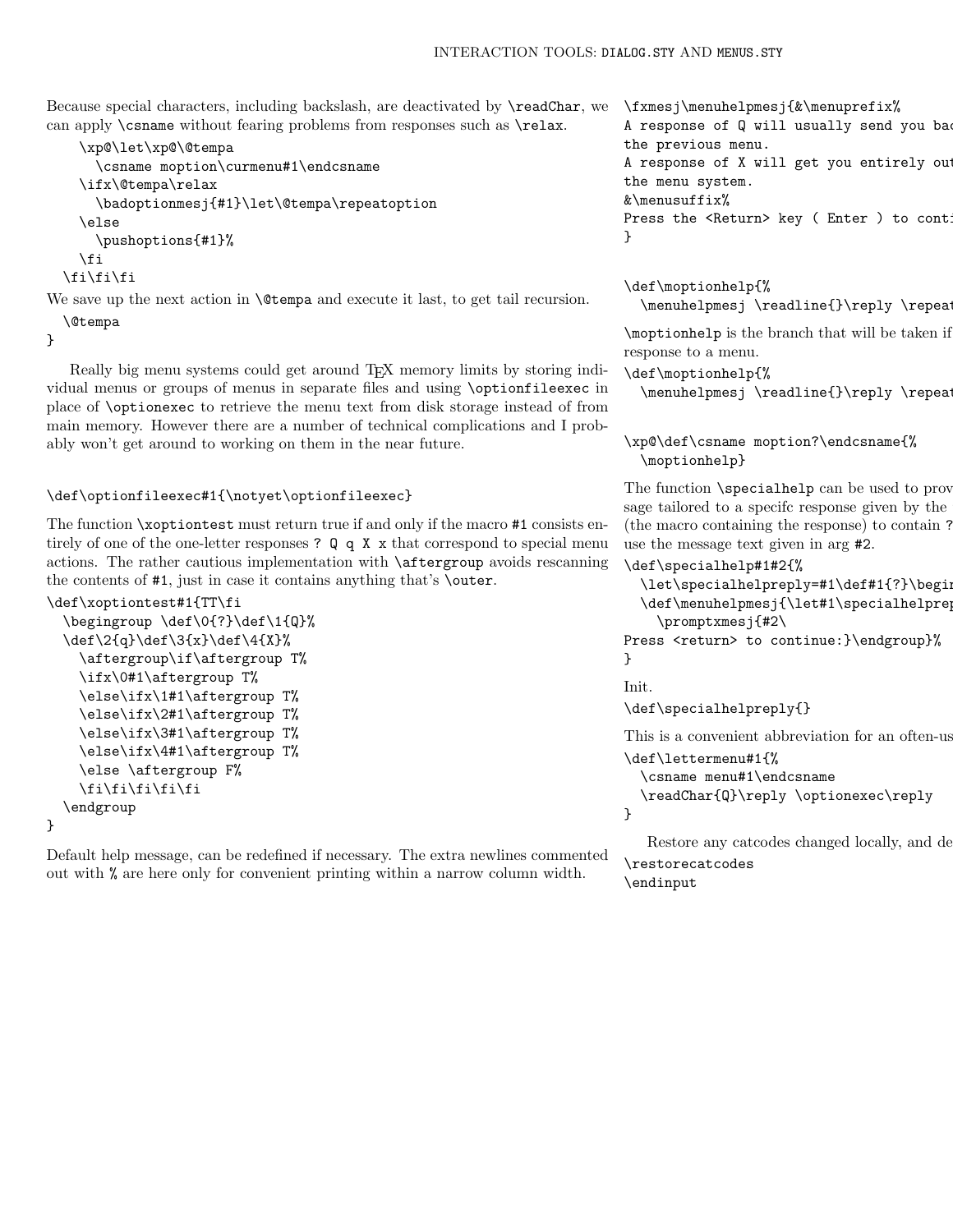# Appendix Miscellaneous support functions: grabhedr.sty

# A.1 Introduction

This file defines a function  $\infty$  to be used instead of  $\infty$  TEX to grab information from standardized file headers in the form proposed by Nelson Beebe during his term as president of the T<sub>E</sub>X Users Group. Usage:

## \inputfwh{file.nam}

Functions \localcatcodes and \restorecatcodes for managing catcode changes are also defined herein, as well as a handful of utility functions, many of them borrowed from latex.tex: \@empty, \@gobble, \@gobbletwo, \@car, \@@input, \toks@, \afterfi, \fileversiondate, \trap.input.

The use of \inputfwh, \fileversiondate, and \trap.input as illustrated in dialog.sty is cumbersome klugery that in fact would better be handled by appropriate functionality built into the format file. But none of the major formats have anything along these lines yet. (It would also help if T<sub>E</sub>X made the current input file name accessible, like \inputlineno.)

# A.2 Implementation

Standard package identification:

 $% <*2e$ \NeedsTeXFormat{LaTeX2e} \ProvidesPackage{grabhedr}[1994/11/08 v0.9j]  $\frac{\%}{\ }$  /2e>

By enclosing this entire file in a group, saving and restoring catcodes 'by hand' is rendered unnecessary. This is perhaps the best way to locally change catcodes, better than the \localcatcodes function defined below. But it tends to be inconvenient for the TEX programmer: every time you add something you have to remember to make it global; if you're like me, you end up making every change twice, with an abortive test run of T<sub>E</sub>X in between, in which you discover that a certain control sequence is undefined because you didn't assign it globally. (Using  $\qquad$ obaldefs = 1 is dangerous in my experience; you have to take care not to accidentally change any variables that you don't want to be changed globally.)

## \begingroup

Inside this group, enforce normal catcodes. All definitions must be global in order to persist beyond the \endgroup.

\catcode96 12 % left quote  $\text{catcode'} = 12$ 

 $\text{check}(\t{=1} \cdot \t{=0$ \catcode'\\$=3 \catcode'\~=13 \catcode'\^=  $\label{c} $$ \catcode' \_=8 \catcode' \^M=5 \catcode' \$ Make  $\mathcal Q$  a letter for use in 'private' control sequences. \catcode'\@=11

# A.3 Preliminaries

For **\@empty, \@gobble, ...** we use the  $\text{IATEX}$ used with LAT<sub>EX</sub> we won't waste hash table and

Empty macro, for  $\iota$  if x tests or initialization of \gdef\@empty{}

Functions for gobbling unwanted tokens.

```
\long\gdef\@gobble#1{}
\long\gdef\@gobbletwo#1#2{}
\long\gdef\@gobblethree#1#2#3{}
```
The function  $\text{Cear},$  though not really needed by principal customers of grabhedr.sty (e.g., dial

\long\gdef\@car#1#2\@nil{#1}

To define  $\Diamond$  Coinput as in L<sup>AT</sup>FX we want to let But if a  $\Delta E$ FX format is being used we don't wa cause by now **\input** has changed its meaning. used it behooves us to check, before defining  $\Diamond$ its primitive meaning. Otherwise there's a good properly.

\ifx\UndEFiNed\@@input % LaTeX not loaded

This code shows a fairly easy way to check whether trol sequence is still the original meaning.

\edef\0{\meaning\input}\edef\1{\string\input} \ifx\0\1%

```
\global\let\@@input\input
\else
```
\errhelp{%

Grabhedr.sty needs to know the name of th \input primitive in order to define \input properly. Consult a TeXnician for help.} \errmessage{%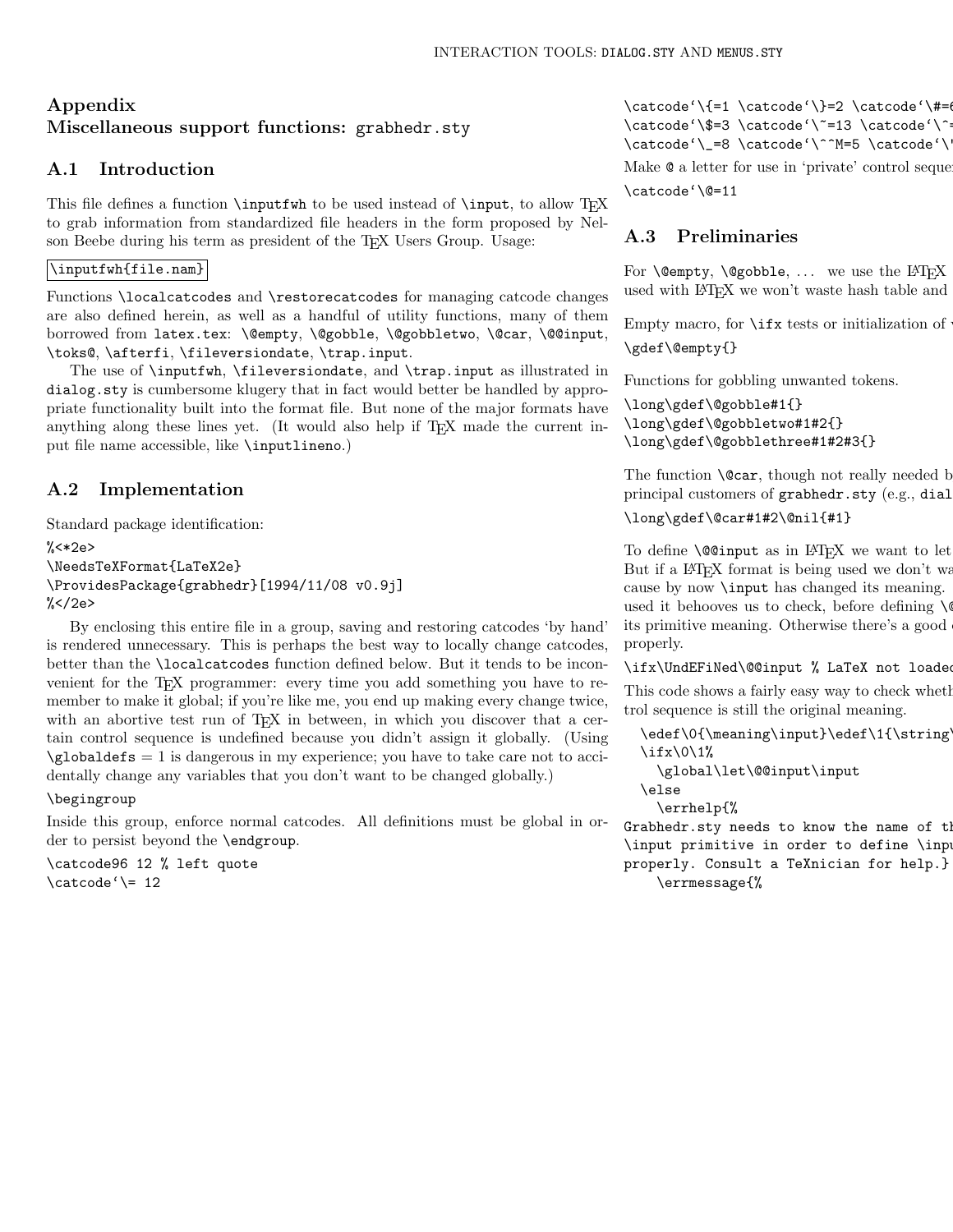```
Non-primitive \noexpand\input detected}%
  \fi
\fi
```
Scratch token register.

\global\toksdef\toks@=0

Sonja Maus's function for throwing code over the \fi ("An Expansion Power Lemma", TUGboat vol 12 no 2 June 1991). (Except that she called this function \beforefi.)

```
\long\gdef\afterfi#1\fi{\fi#1}
```
We will be using **\noexpand** a lot; this abbreviation improves the readability of the code.

\global\let\nx@\noexpand

Another convenient abbreviation.

\global\let\xp@\expandafter

# A.4 Reading standard file headers

The function \inputfwh ('input file with header') inputs the given file, checking first to see if it starts with a standardized file header; if so, the filename, version and date are scanned for and stored in a control sequence.

For maximum robustness, we strive to rely on the fewest possible assumptions about what the file that is about to be input might contain.

Assumption 1: Percent character % has category 14. I.e., if the first line of the file to be input starts with %, it is OK to throw away that line.

```
\begingroup \lccode'\.='\%%
\lowercase{\gdef\@percentchar{.}}%
\endgroup
```
The function \fileversiondate is not only a useful support function for \inputfwh, it can also be used by itself at the beginning of a file to set file name, version, and date correctly even if the file is input by some means other than \inputfwh—assuming that the arguments of the \fileversiondate command are kept properly up to date.

```
\gdef\fileversiondate#1#2#3{%
 \xp@\xdef\csname#1\endcsname{#2 (#3)}%
 \def\filename{#1}\def\fileversion{#2}%
```
\def\filedate{#3}% \message{#1 \csname#1\endcsname}% }

And now apply \fileversiondate to this file.

## $\frac{\%}{\*}$  <  $*209$ >

\fileversiondate{grabhedr.sty}{0.9j}{1994  $\frac{\%}{\ }$  </209>

filehdr.el by default adds a string of equal si fix) at the very top of a file header. This string we can start looking for the real information of the start header.

#### \xdef\@filehdrstart{%

```
\@percentchar\@percentchar\@percentchar
==================================%
==================================}
```
The purpose of this function is just to scan up to beginning of the file header body. Everything be our present purposes.

\gdef\@scanfileheader#1@#2#{\@xscanfilehe

Throw in some dummy values of version and  $\alpha$ quire from a file header is that the filename field

```
\long\gdef\@xscanfileheader#1{%
 \@yscanfileheader#1{} version = "??",
 date = "??",\@yscanfileheader}
```
This function assumes that filename, version, and  $\alpha$ der (but not necessarily adjacent). It's possib missing, or out of order, but the corresponding \filedate will not get set properly unless the  $[\dots]$  date. Trying to handle different orderings yet been struck by a suitable flash of insight on l consuming picking apart of the entire file header.

```
\long\gdef\@yscanfileheader
  #1 filename = "#2",#3 version = "#4",%
  #5 date = "#6",#7\@yscanfileheader{%
  \endgroup
  \csname fileversiondate\endcsname{#2}{
}
```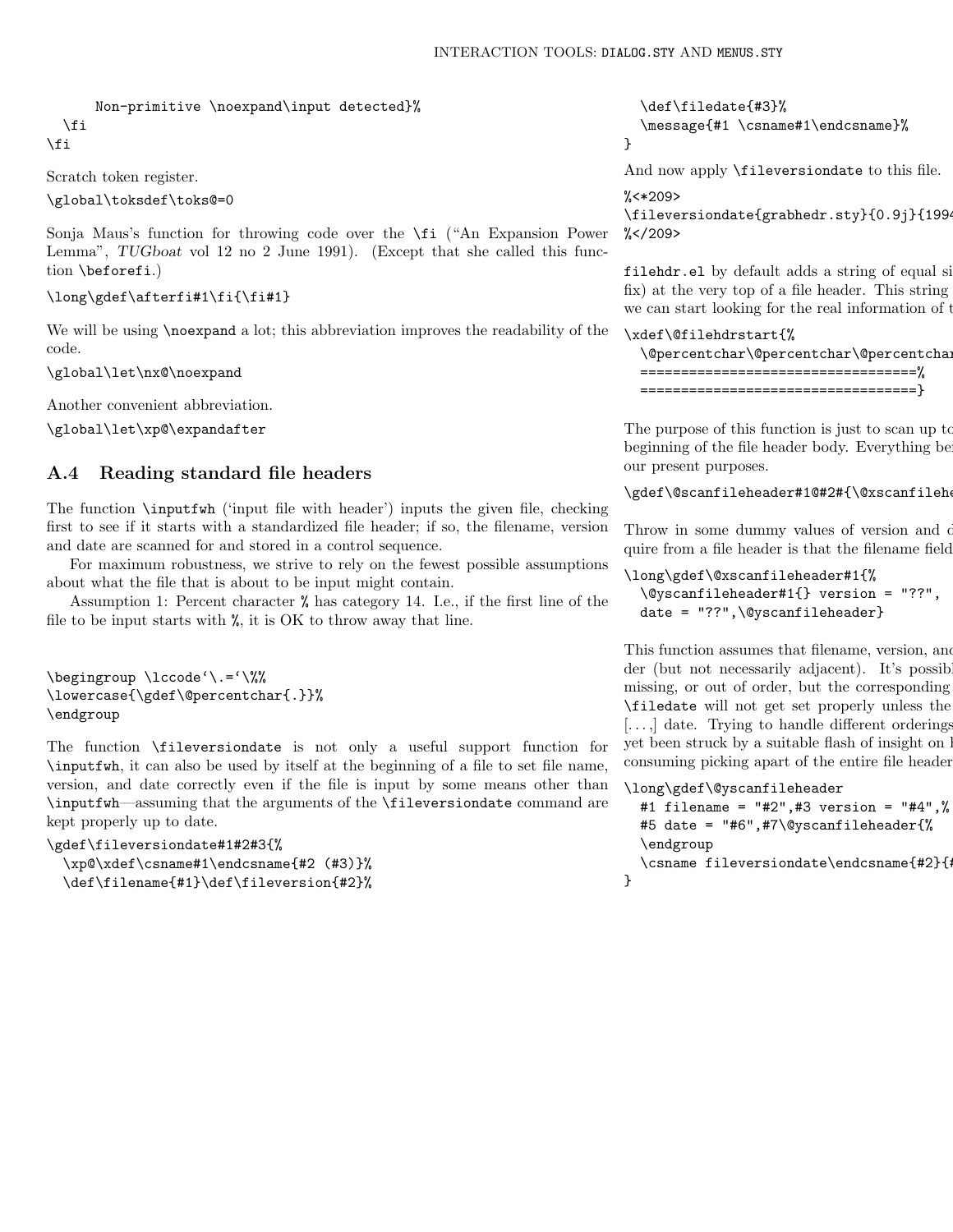This function has to look at the first line of the file to see if it has the expected form for the first line of a file header.

# \begingroup

```
\lccode'\$='\^^M
\lowercase{\gdef\@readfirstheaderline#1$}{%
  \toks@{#1}%
  \edef\@tempa{\@percentchar\the\toks@}%
  \ifx\@tempa\@filehdrstart
    \endgroup \begingroup
    \catcode'\%=9 \catcode'\^^M=5 \catcode'\@=11
```
Double quote and equals sign need to be category 12 in order for the parameter matching of \@xscanfileheader to work, and space needs its normal catcode of 10.

```
\catcode'\ =10 \catcode'\==12 \catcode'\"=12
  \xp@\@scanfileheader
  \else
    \message{(* Missing file header? *)}%
    \afterfi\endgroup
  \fi}
\endgroup
```
An auxiliary function.

```
\gdef\@xinputfwh{%
```

```
\ifx\next\@readfirstheaderline
```
Sanitize a few characters. Otherwise an unmatched brace or other special character might cause a problem in the process of reading the first line as a macro argument.

```
\catcode'\%=12 \catcode'\{=12 \catcode'\}=12
    \catcode'\\=12 \catcode'\^^L=12
    \catcode'\^=12
% Unique terminator token for the first line.
    \catcode'\^^M=3\relax
  \else \endgroup\fi
}
```
Auxiliary function, carries out the necessary \futurelet.

# \gdef\@inputfwh{\futurelet\next\@xinputfwh}

Strategy for (almost) bulletproof reading of the first line of the input file is like this: Give the percent sign a special catcode, then use \futurelet to freeze the catcode of the first token in the input file. If the first token is not a percent character, then fine, just close the group wherein the percent character had its special

catcode, and proceed with normal input; the first code because we did not change anything except we still proceed with 'normal' input execution, ing it suitably, we can carry out further tests expected form (three percent signs plus lots of e

# \gdef\inputfwh#1{%

```
\begingroup\catcode'\%=\active
\endlinechar'\^^M\relax
\lccode'\~='\%\relax
\lowercase{\let~}\@readfirstheaderline
\xp@\@inputfwh\@@input #1\relax
```

```
}
```
# A.5 Managing catcode changes

A survey of other methods for saving and restored than I have time for at the moment. The me know (other methods use up one extra control sequence name per sequence  $\mu$ bustly handle multiple levels of file nesting).

The **\localcatcodes** function changes catcodes pairs given in its argument, saving the previous ters on a stack so that they can be retrieved late ple:

# \localcatcodes{\@{11}\"\active}

to change the catcode of  $\Diamond$  to 11 (letter) and In PLAIN TEX you'd better be careful to use  $+$ \localcatcodes because of the outerness of \+.

This function works by using token registers signment statements: in  $\text{bks0 we put the sta}$ codes to their previous values, while in  $\text{toks } 4$ set catcodes to their new values.

```
\gdef\localcatcodes#1{%
  \ifx\@empty\@catcodestack
    \gdef\@catcodestack{{}}%
  \fi
  \def\do##1##2{%
    \iintnum#2>\z0\catcode\number'##1 \space
      \number\catcode'##1\relax
    \expandafter\do\fi}%
```